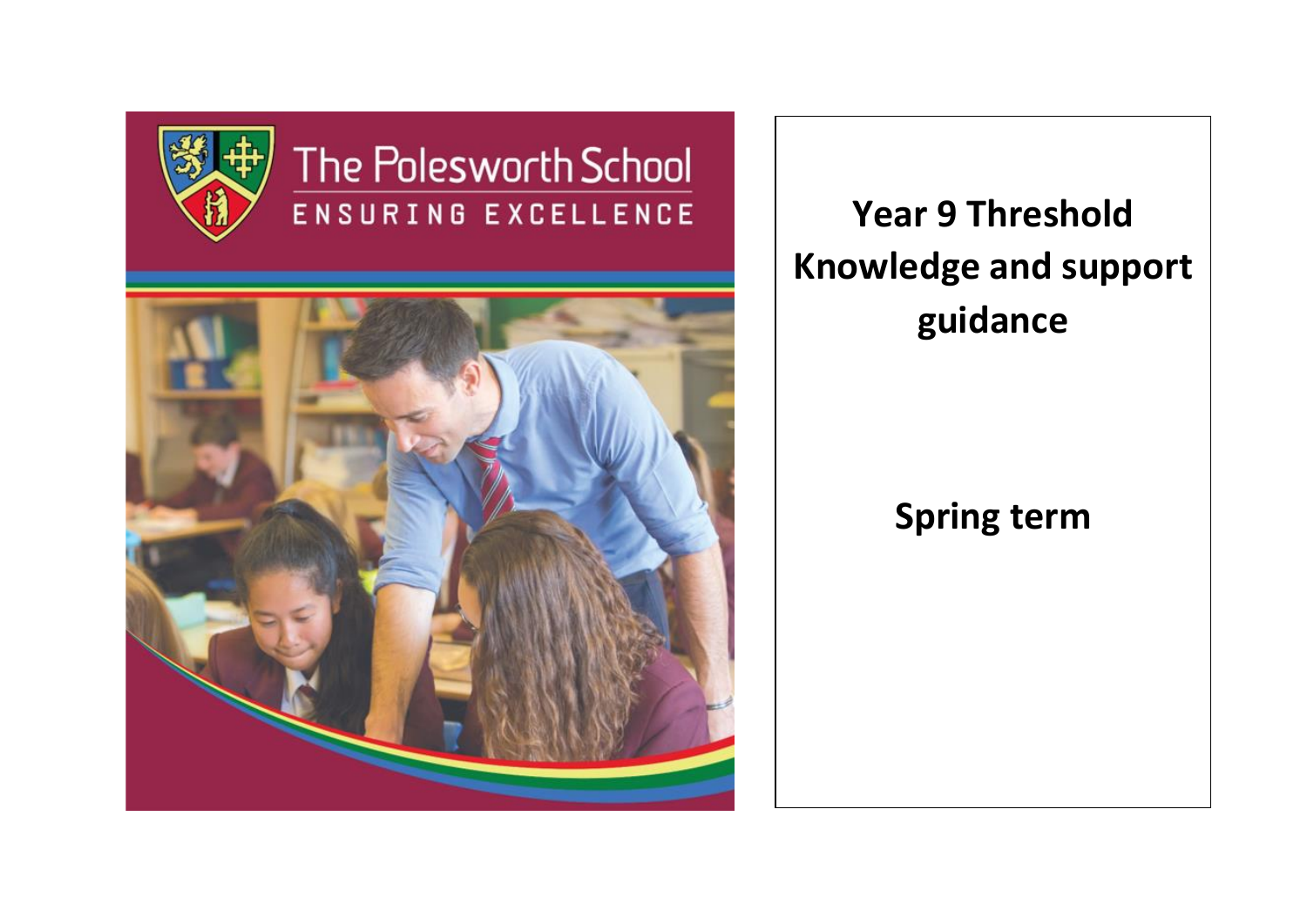For the topics of learning within each subject we have identified the key knowledge and skills which students need to secure to give them a firm foundation on which to build further learning. We refer to these as threshold knowledge and it our intention that every student secures the threshold knowledge in order to make outstanding progress through the curriculum.

We believe that the form in which feedback and assessment takes place must be specifically related to the individual subject therefore subject teachers use a range of strategies to assess students' progress using the threshold knowledge.

We have included below the subject threshold knowledge for the topics of learning covered during the autumn term. You can support your son/daughter's progress by regularly discussing the threshold knowledge with them to help them to remember what they have learnt. To assist you in supporting your son/daughter with any areas for development we have signposted resources and links for each subject below.

| <b>Subject</b> | <b>Year 9 Threshold Concepts - Spring term</b>                                                                                                                                                                                                                                                                                                         | How to support students' learning                                                                                                                                                                                                                                    |
|----------------|--------------------------------------------------------------------------------------------------------------------------------------------------------------------------------------------------------------------------------------------------------------------------------------------------------------------------------------------------------|----------------------------------------------------------------------------------------------------------------------------------------------------------------------------------------------------------------------------------------------------------------------|
| <b>Art</b>     | <b>Autumn leaves prints -</b><br>1. Demonstrate how to draw using techniques that<br>require taking a risk.<br>2. Discuss and develop personal opinions about an<br>artist research page.<br>3. Demonstrate how to construct a design in<br>negative, to use in printing.<br>4. Self-evaluate their own work and identify and act<br>upon refinements. | Practice the drawing techniques<br>demonstrated here.<br>https://www.creativeblog.com/art/dra<br>wing-techniques-7-fundamentals-<br>pencil-drawing-71621181<br>Encourage your child to stand away<br>from their work to analyse it (a distance<br>of 2 to 3 metres). |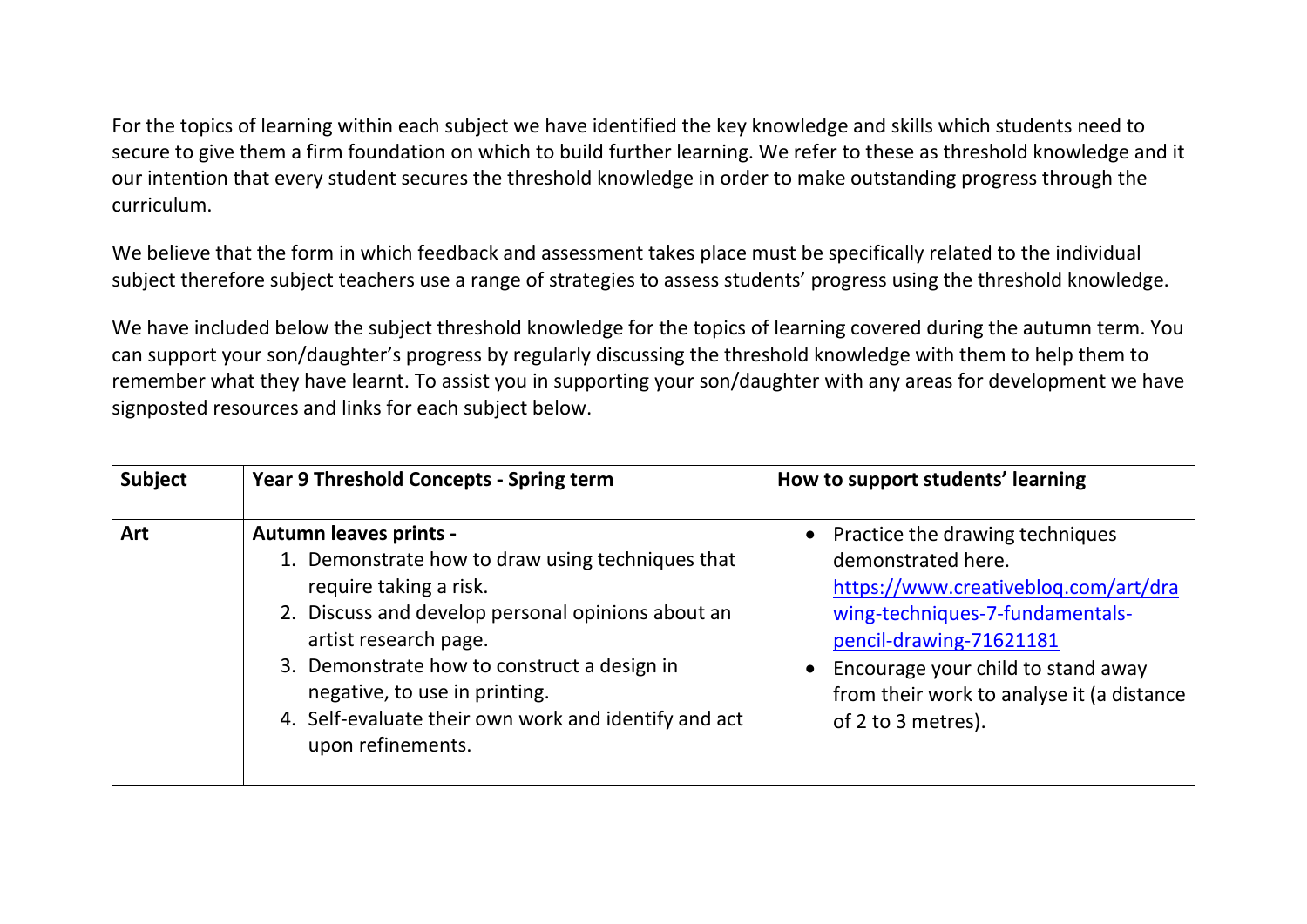| <b>Drama</b> | $WW1 -$                                                                                                                                                                                                                                                                                                                                                                                                                                                                                                                                                                                                                                                                                                                                                                                                                                                         | Set -                                                                                                                                                                                                                                                                                                                                                                                                                                                                                                                                                                                |
|--------------|-----------------------------------------------------------------------------------------------------------------------------------------------------------------------------------------------------------------------------------------------------------------------------------------------------------------------------------------------------------------------------------------------------------------------------------------------------------------------------------------------------------------------------------------------------------------------------------------------------------------------------------------------------------------------------------------------------------------------------------------------------------------------------------------------------------------------------------------------------------------|--------------------------------------------------------------------------------------------------------------------------------------------------------------------------------------------------------------------------------------------------------------------------------------------------------------------------------------------------------------------------------------------------------------------------------------------------------------------------------------------------------------------------------------------------------------------------------------|
|              | 1. Understand the concept of Theatre in Education<br>and the need for clear intentions.<br>2. Understand and demonstrate the ability to<br>develop a piece of work into an extended<br>performance.<br>3. Understand and demonstrate how to polish a<br>performance - precision, smooth transitions,<br>making work the best it can be.<br>4. Demonstrate a practical understanding of Physical<br>Theatre (performance tableaux, slow motion).<br>5. Demonstrate the ability to work closely as an<br>ensemble.<br>6. Develop effective use of vocals/vocal expression<br>and demonstrate use of them to create a specific<br>mood and atmosphere.<br>7. Understand how to use humour as a technique to<br>break mood and atmosphere and demonstrate its<br>use in performance.<br>8. Evaluate performance in terms of whether the<br>aims have been achieved. | https://www.designweek.co.uk/issues/<br>19-25-november-2018/national-<br>theatre-explores-exquisite-miniature-<br>world-of-stage-set-models/<br>Costume -<br>https://www.youtube.com/watch?v=bg<br>xcWne7uzg<br>Lighting - colour -<br>https://www.leefilters.com/lighting/col<br>our-list.html<br>Use of pace / pause / tone in<br>performance -<br>https://classroom.thenational.academy<br>/lessons/use-of-pace-pause-and-tone-<br>in-performance-chj30e<br>Bring text to life -<br>https://classroom.thenational.academy<br>/units/approaching-text-bringing-it-to-<br>life-c00e |
|              | Bluebeard-                                                                                                                                                                                                                                                                                                                                                                                                                                                                                                                                                                                                                                                                                                                                                                                                                                                      |                                                                                                                                                                                                                                                                                                                                                                                                                                                                                                                                                                                      |
|              | 1. Know and understand how to realise a playtext<br>taking it from page to stage.                                                                                                                                                                                                                                                                                                                                                                                                                                                                                                                                                                                                                                                                                                                                                                               |                                                                                                                                                                                                                                                                                                                                                                                                                                                                                                                                                                                      |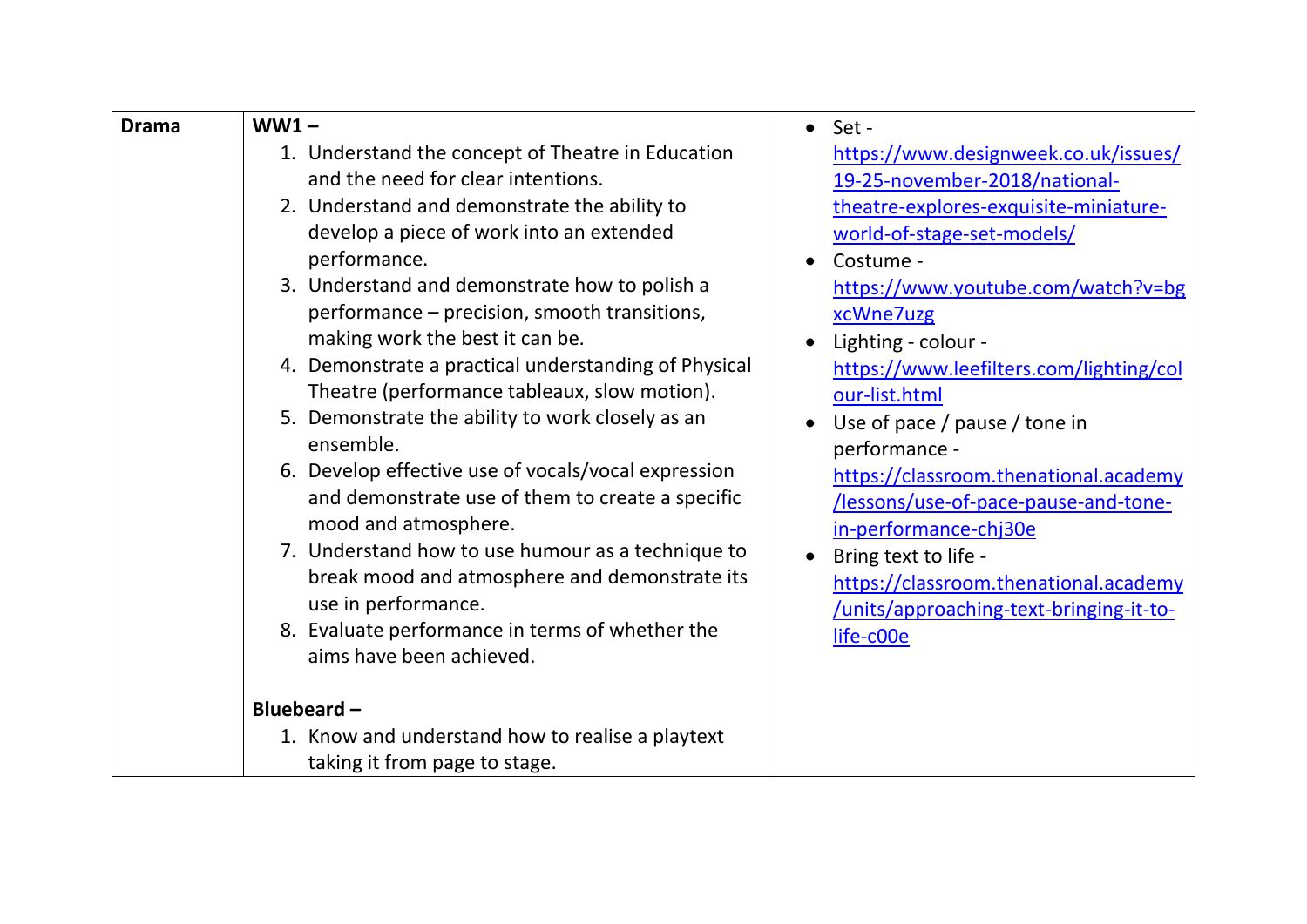|                | 2. Know and demonstrate how to stage storytelling in<br>terms of form and style.<br>3. Demonstrate development in use of acting<br>physicality: gesture, posture, movement, tableaux,<br>stage fighting.<br>4. Demonstrate development in use of vocals, with a<br>specific focus on narration and characterisation.<br>5. Know and understand how to choose and apply<br>pace in performance.<br>6. Demonstrate the ability to use tableaux as a<br>realisation device.<br>7. Know, understand and demonstrate the ability to<br>perform as an ensemble.<br>8. Know, understand and demonstrate how to<br>research in preparation for a design skill.<br>9. Know, understand and demonstrate the design<br>fundamentals and apply them to a design. |                                              |
|----------------|------------------------------------------------------------------------------------------------------------------------------------------------------------------------------------------------------------------------------------------------------------------------------------------------------------------------------------------------------------------------------------------------------------------------------------------------------------------------------------------------------------------------------------------------------------------------------------------------------------------------------------------------------------------------------------------------------------------------------------------------------|----------------------------------------------|
|                |                                                                                                                                                                                                                                                                                                                                                                                                                                                                                                                                                                                                                                                                                                                                                      |                                              |
| <b>English</b> | Literature-                                                                                                                                                                                                                                                                                                                                                                                                                                                                                                                                                                                                                                                                                                                                          | Listen to your child read a range of         |
| (Literature    | 1. Understanding.                                                                                                                                                                                                                                                                                                                                                                                                                                                                                                                                                                                                                                                                                                                                    | texts (e.g., fiction, non-fiction, articles, |
| and            | 2. Analysis.                                                                                                                                                                                                                                                                                                                                                                                                                                                                                                                                                                                                                                                                                                                                         | magazines) to allow them to fulfil their     |
| language)      | 3. Context.                                                                                                                                                                                                                                                                                                                                                                                                                                                                                                                                                                                                                                                                                                                                          | daily reading targets and to help            |
|                | 4. Spelling, punctuation and grammar.                                                                                                                                                                                                                                                                                                                                                                                                                                                                                                                                                                                                                                                                                                                | improve their confidence in reading.         |
|                |                                                                                                                                                                                                                                                                                                                                                                                                                                                                                                                                                                                                                                                                                                                                                      | Help them to revise content learned in       |
|                | Language $-$                                                                                                                                                                                                                                                                                                                                                                                                                                                                                                                                                                                                                                                                                                                                         | school from their class notes,               |
|                | 1. Understanding.                                                                                                                                                                                                                                                                                                                                                                                                                                                                                                                                                                                                                                                                                                                                    | knowledge organisers and 'Big                |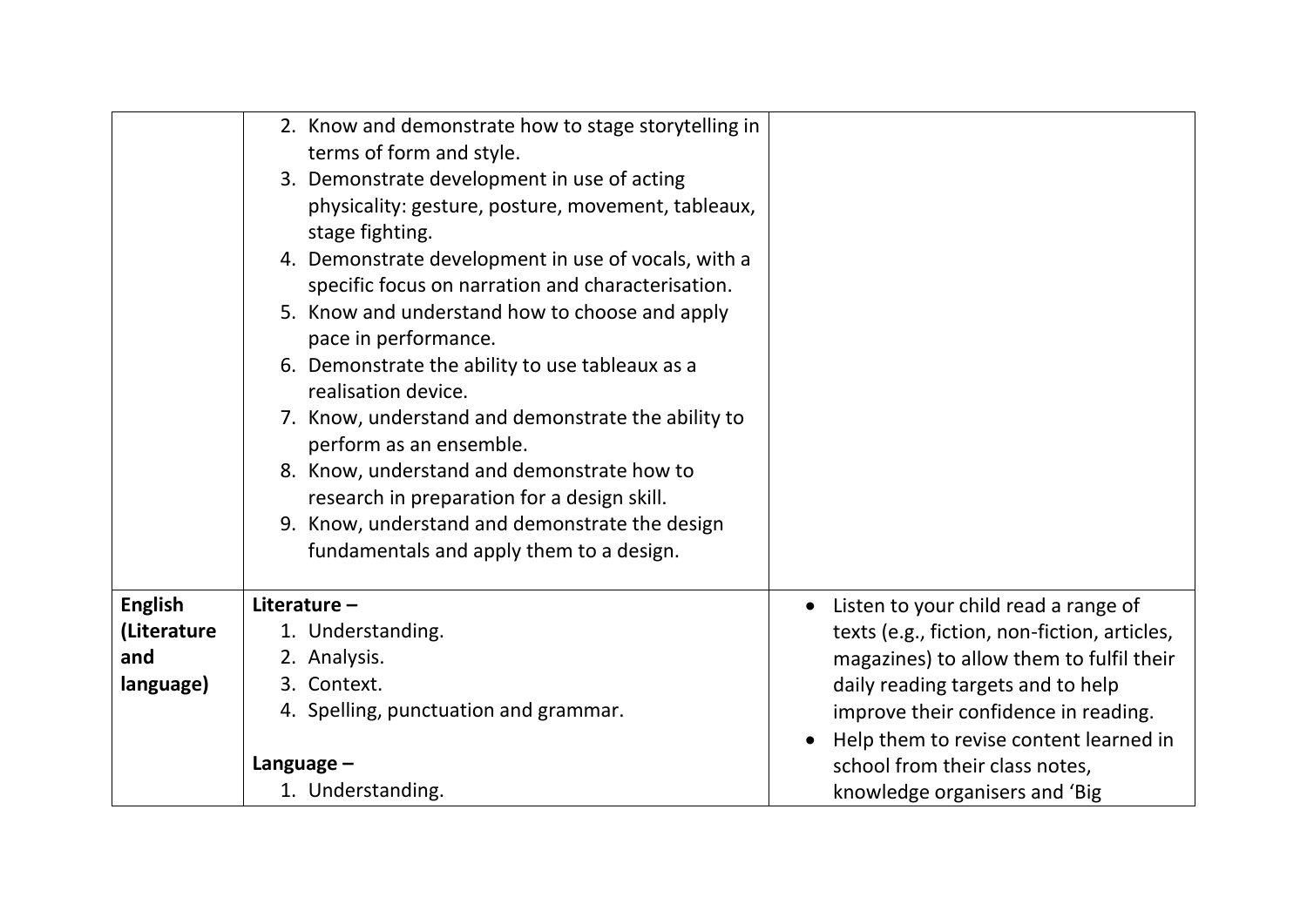|               | 2. Analysis.<br>3. Critical Evaluation.                                                                                                                                                                                                               | Question' sheets by testing them on<br>the key concepts for each topic.<br>Support them in improving literacy<br>skills by visiting the KS3 grammar pages<br>on the BBC bitesize website<br>https://www.bbc.co.uk/bitesize/topics/<br>z4hrt39<br>Make a list of key vocabulary from the<br>texts studied in lessons and learn the<br>meaning and etymology of the words.<br>Look at some of the poetry of Seamus<br>Heaney to ensure a full understanding<br>of his poetry style and common<br>themes.<br>Research and make notes on Seamus<br>Heaney's life and what inspired his<br>poetry. |
|---------------|-------------------------------------------------------------------------------------------------------------------------------------------------------------------------------------------------------------------------------------------------------|-----------------------------------------------------------------------------------------------------------------------------------------------------------------------------------------------------------------------------------------------------------------------------------------------------------------------------------------------------------------------------------------------------------------------------------------------------------------------------------------------------------------------------------------------------------------------------------------------|
| <b>French</b> | Free time $-$<br>1. Reproduce 6+ different free-time verbs and be<br>able to recognise 6+ places.<br>2. Produce 8+ time phrases.<br>3. Produce 8+ places.<br>4. Produce 4 free time phrases including, time<br>phrases, opinions, places and reasons. | Refer to the KS3 parent and student<br>handbook for specific revision<br>techniques and links to extra resources<br>and a range of websites that you can<br>use with your child to support them at<br>home.                                                                                                                                                                                                                                                                                                                                                                                   |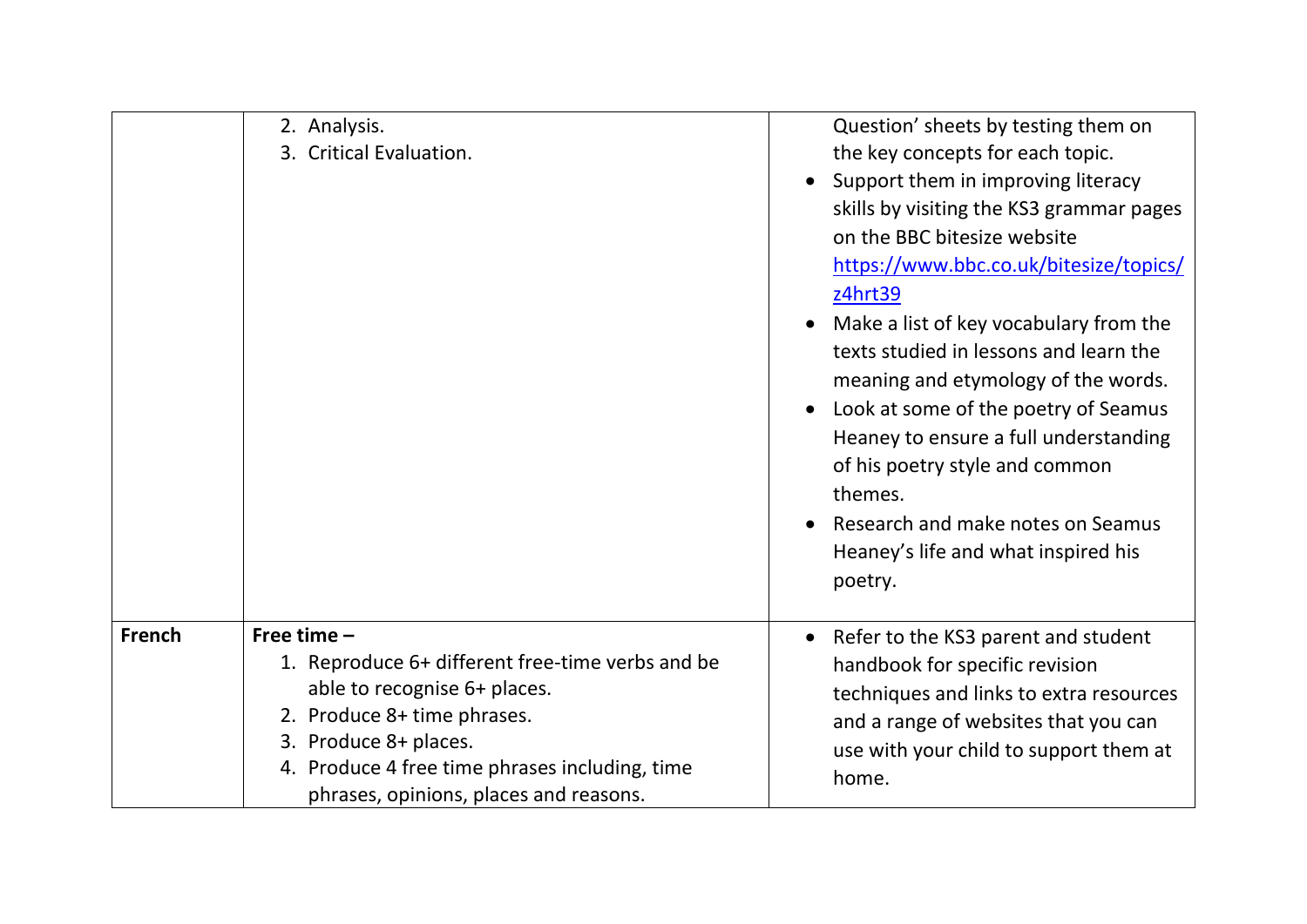|           | 5. Name 8+ programme / film types.<br>6. Say 3+ phrases on your viewing and listening<br>habits.<br>7. Translate 6+ question words.<br>8. Produce 3 phrases in the past tense on the topic of<br>free time. | Refer to the Knowledge Organiser in<br>the student's books for vocabulary<br>support.<br>Use<br>https://www.bbc.co.uk/bitesize/subjec<br>ts/zgdqxnb for KS3 French revision and<br>cultural information.<br>Use duolingo / memrise / quizlet for<br>French vocabulary revision (as outlined<br>in the KS3 Handbook on the school<br>website).<br>Use the student's vocabulary and<br>sentence builders in their class books,<br>for reference to vocabulary and<br>grammatical structures. |
|-----------|-------------------------------------------------------------------------------------------------------------------------------------------------------------------------------------------------------------|--------------------------------------------------------------------------------------------------------------------------------------------------------------------------------------------------------------------------------------------------------------------------------------------------------------------------------------------------------------------------------------------------------------------------------------------------------------------------------------------|
| Geography | Spring 1                                                                                                                                                                                                    | Watch Geographical documentaries                                                                                                                                                                                                                                                                                                                                                                                                                                                           |
|           | Climate Change & Resources -<br>1. Describe the differences between climate change                                                                                                                          | together such as David Attenborough.<br>Encourage your child to take an interest                                                                                                                                                                                                                                                                                                                                                                                                           |
|           | and global warming.                                                                                                                                                                                         | in current affairs/watch/read the news.                                                                                                                                                                                                                                                                                                                                                                                                                                                    |
|           | 2. Identify what climate was like in the past.                                                                                                                                                              | Use the BBC Geography bitesize                                                                                                                                                                                                                                                                                                                                                                                                                                                             |
|           | 3. Describe how the Greenhouse Effect works.                                                                                                                                                                | website to support your son/daughter's                                                                                                                                                                                                                                                                                                                                                                                                                                                     |
|           | 4. Explain the natural and human causes of climate<br>change.                                                                                                                                               | learning.                                                                                                                                                                                                                                                                                                                                                                                                                                                                                  |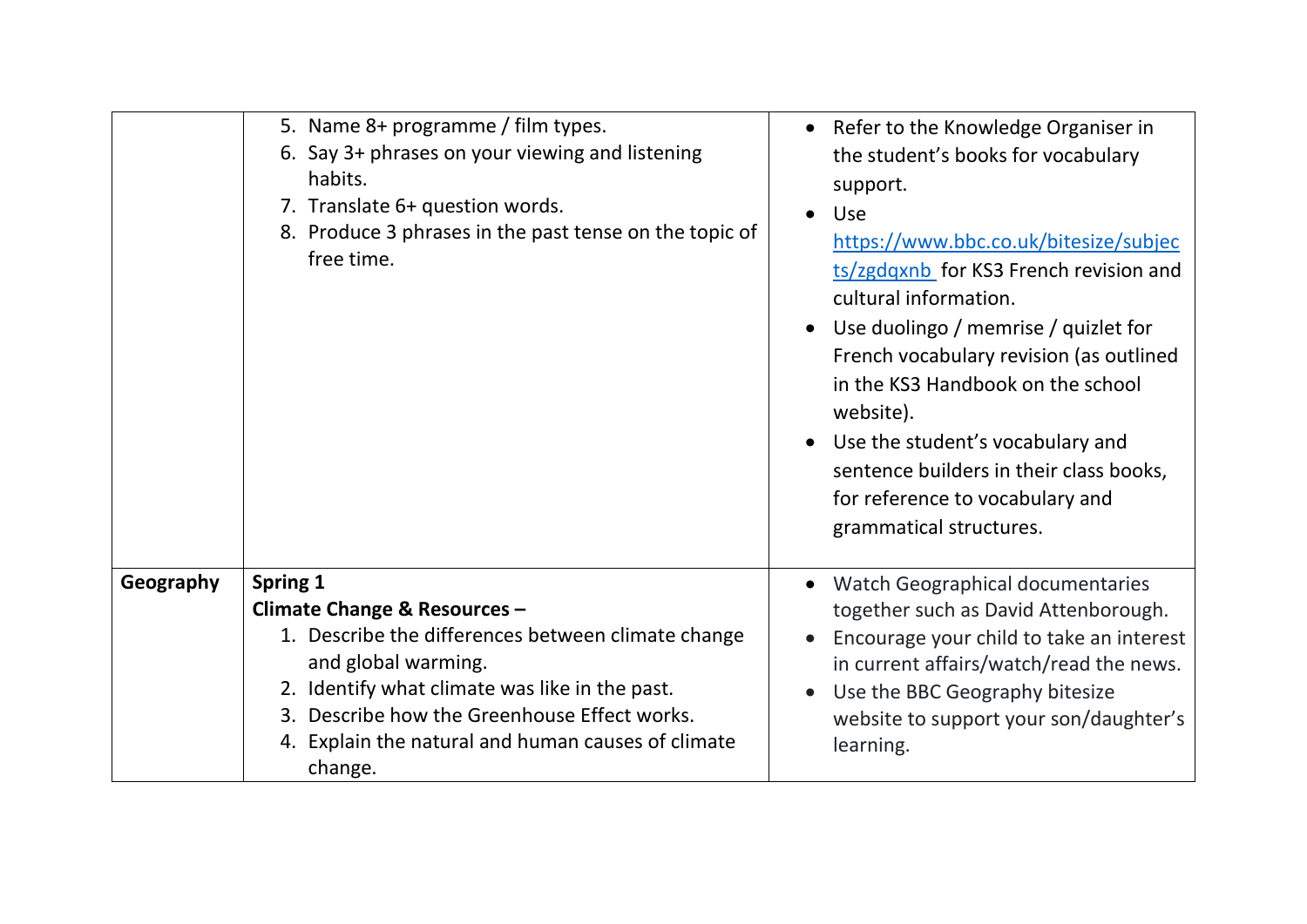|        | 5. Identify the various effects of climate change<br>across the world.<br>6. Identify the responses to climate change including<br>adaptation and mitigation.<br>7. Explain the advantages of geo-engineering.<br>8. Know how we can change our living habits to<br>reduce our carbon footprints.                                                                                      | BBC Bitesize - Climate Change<br>$\bullet$<br>https://www.bbc.co.uk/bitesize/topics/<br>zx38q6f/articles/z773ydm?course=zjsg<br>bqt<br><b>BBC Bitesize - Polar environments</b><br>https://www.bbc.co.uk/bitesize/topics/<br>zsk4r2p                                                                                                                                       |
|--------|----------------------------------------------------------------------------------------------------------------------------------------------------------------------------------------------------------------------------------------------------------------------------------------------------------------------------------------------------------------------------------------|----------------------------------------------------------------------------------------------------------------------------------------------------------------------------------------------------------------------------------------------------------------------------------------------------------------------------------------------------------------------------|
|        | <b>Spring 2</b><br><b>Polar Environments -</b><br>1. Describe the geography of the Arctic and Antarctic.<br>2. Know the climate of the polar regions.<br>3. Explain how one creature has adapted to the polar<br>environment.<br>4. Describe the effects of climate change on<br>impacting polar environments.<br>5. Know why countries try and claim polar territory<br>as their own. | BBC News (or other global news<br>platforms)<br>https://www.bbc.co.uk/news/world<br>Seneca<br>https://senecalearning.com/en-GB/<br>Education quizzes website - Geography<br>https://www.educationquizzes.com/ks<br>3/geography/<br>CGP KS3 Geography revision guide<br>Collins KS3 Geography revision guide<br>and practice question booklet<br>AQA KS3 Geography textbook |
| German | Free time $-$<br>1. Reproduce 6+ different free-time verbs and be<br>able to recognise 6+ places.<br>2. Produce 8+ time phrases.<br>3. Produce 8+ places.                                                                                                                                                                                                                              | Refer to the KS3 parent and student<br>handbook for specific revision<br>techniques and links to extra resources<br>and a range of websites that you can                                                                                                                                                                                                                   |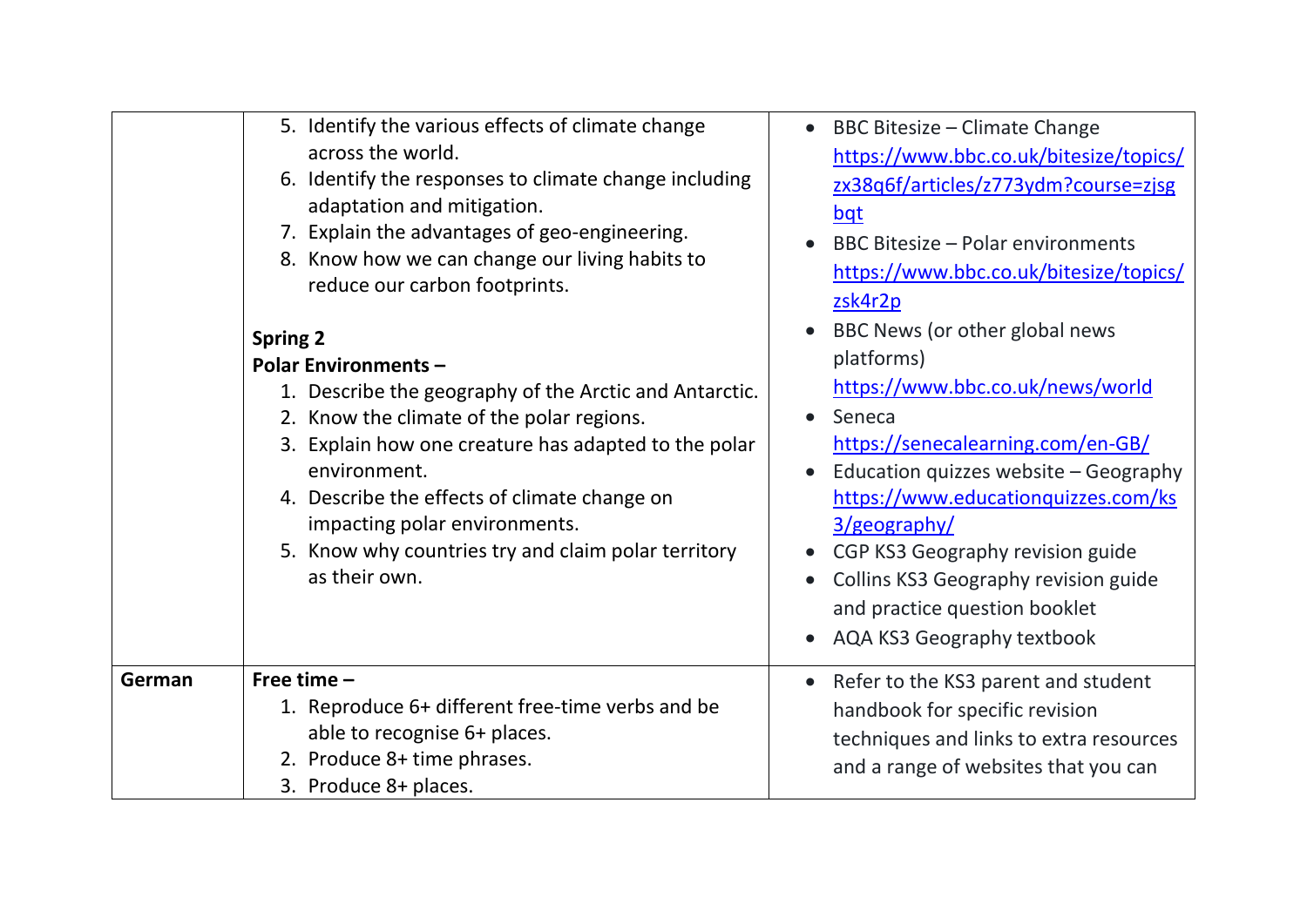|                | 4. Produce 4 free time phrases including, time<br>phrases, opinions, places and reasons.<br>5. Name 8+ programme / film types.<br>6. Say 3+ phrases on your viewing and listening<br>habits.<br>7. Translate 6+ question words.<br>8. Produce 3 phrases in the past tense on the topic of<br>free time. | use with your child to support them at<br>home.<br>Refer to the Knowledge Organiser in<br>the student's books for vocabulary<br>support.<br>Use<br>https://www.bbc.co.uk/bitesize/subjects/zcj2tfr<br>for KS3 German revision and cultural<br>information.<br>Use duolingo / memrise / quizlet for<br>French vocabulary revision<br>Use the student's vocabulary and<br>sentence builders in their class books,<br>for reference to vocabulary and<br>grammatical structures. |
|----------------|---------------------------------------------------------------------------------------------------------------------------------------------------------------------------------------------------------------------------------------------------------------------------------------------------------|-------------------------------------------------------------------------------------------------------------------------------------------------------------------------------------------------------------------------------------------------------------------------------------------------------------------------------------------------------------------------------------------------------------------------------------------------------------------------------|
| <b>History</b> | Slavery Impact-                                                                                                                                                                                                                                                                                         | • Talk about History at home around                                                                                                                                                                                                                                                                                                                                                                                                                                           |
|                | 1. Define the Middle Passage.                                                                                                                                                                                                                                                                           | topics being studied and more                                                                                                                                                                                                                                                                                                                                                                                                                                                 |
|                | 2. Describe the connection of the Middle Passage to<br>slavery and trade.                                                                                                                                                                                                                               | generally.<br>Encourage them to read. It could be                                                                                                                                                                                                                                                                                                                                                                                                                             |
|                | 3. Describe the treatment and conditions of the                                                                                                                                                                                                                                                         | non-fiction, historical works,                                                                                                                                                                                                                                                                                                                                                                                                                                                |
|                | enslaved.                                                                                                                                                                                                                                                                                               | newspapers, or online material, but                                                                                                                                                                                                                                                                                                                                                                                                                                           |
|                | 4. Recall the story of the Zong slave ship.                                                                                                                                                                                                                                                             | then ask them to assess it as a source                                                                                                                                                                                                                                                                                                                                                                                                                                        |
|                | 5. Explain the arguments for prosecution of the Zong.                                                                                                                                                                                                                                                   | using their skills.                                                                                                                                                                                                                                                                                                                                                                                                                                                           |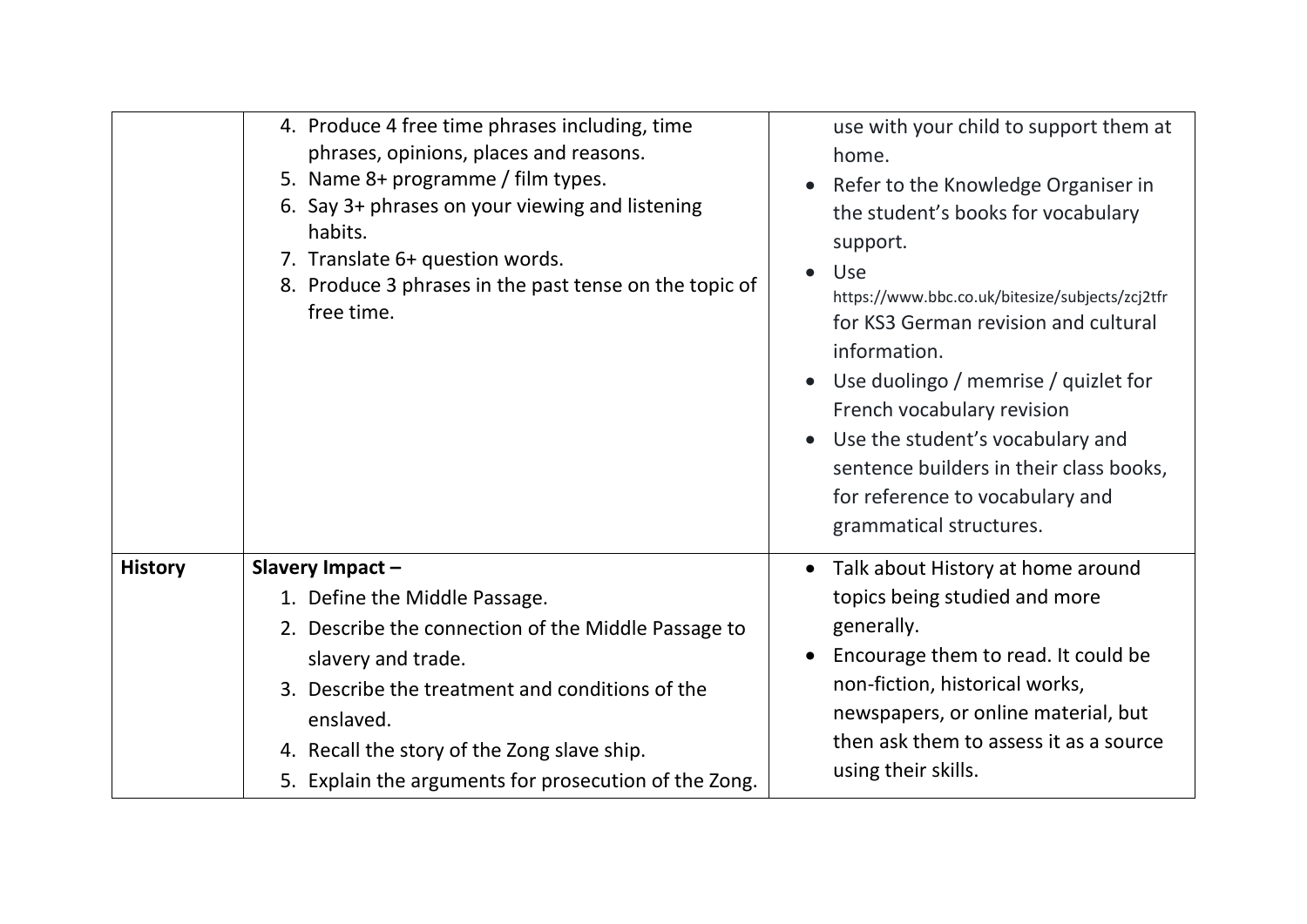|    | 6. Link Baquaqua's story to their learning.<br>7. Identify features of an auction and working<br>conditions of the enslaved.<br>8. Define a plantation.<br>9. Describe the experiences of those on a plantation.<br>10. Identify the significance of the Haitian Revolution.<br>11. Identify reasons for slavery having an impact on<br>the Caribbean.<br>12. Describe the importance of memorialising the<br>enslaved in the Caribbean.<br>13. Explain the impact of the slave trade on the<br>Caribbean.<br>14. Describe the underground railroad.<br>15. Recall the roll of Harriet Tubman.<br>16. Explain the situation for Black Americans before<br>emancipation. | • Visit sites/museums/online displays<br>when safe to do so. BBC Bitesize has a<br>KS3 section on the transatlantic slave<br>trade and the abolition of slavery.<br>Look at museum websites to access<br>online material and primary sources<br>(e.g. The British Museum).<br>Watch historical documentaries and<br>programmes together. |
|----|-------------------------------------------------------------------------------------------------------------------------------------------------------------------------------------------------------------------------------------------------------------------------------------------------------------------------------------------------------------------------------------------------------------------------------------------------------------------------------------------------------------------------------------------------------------------------------------------------------------------------------------------------------------------------|------------------------------------------------------------------------------------------------------------------------------------------------------------------------------------------------------------------------------------------------------------------------------------------------------------------------------------------|
| IT | Algorithms $-$<br>1. Understand the concepts of abstraction,<br>decomposition, pattern recognition and<br>algorithms.<br>2. Know how to read and develop flow diagrams.                                                                                                                                                                                                                                                                                                                                                                                                                                                                                                 | Encourage students to apply the<br>computational thinking skills to<br>everyday tasks to reiterate learning and<br>embed the key terminology of the 4<br>cornerstones: Decomposition (breaking<br>down problems into smaller                                                                                                             |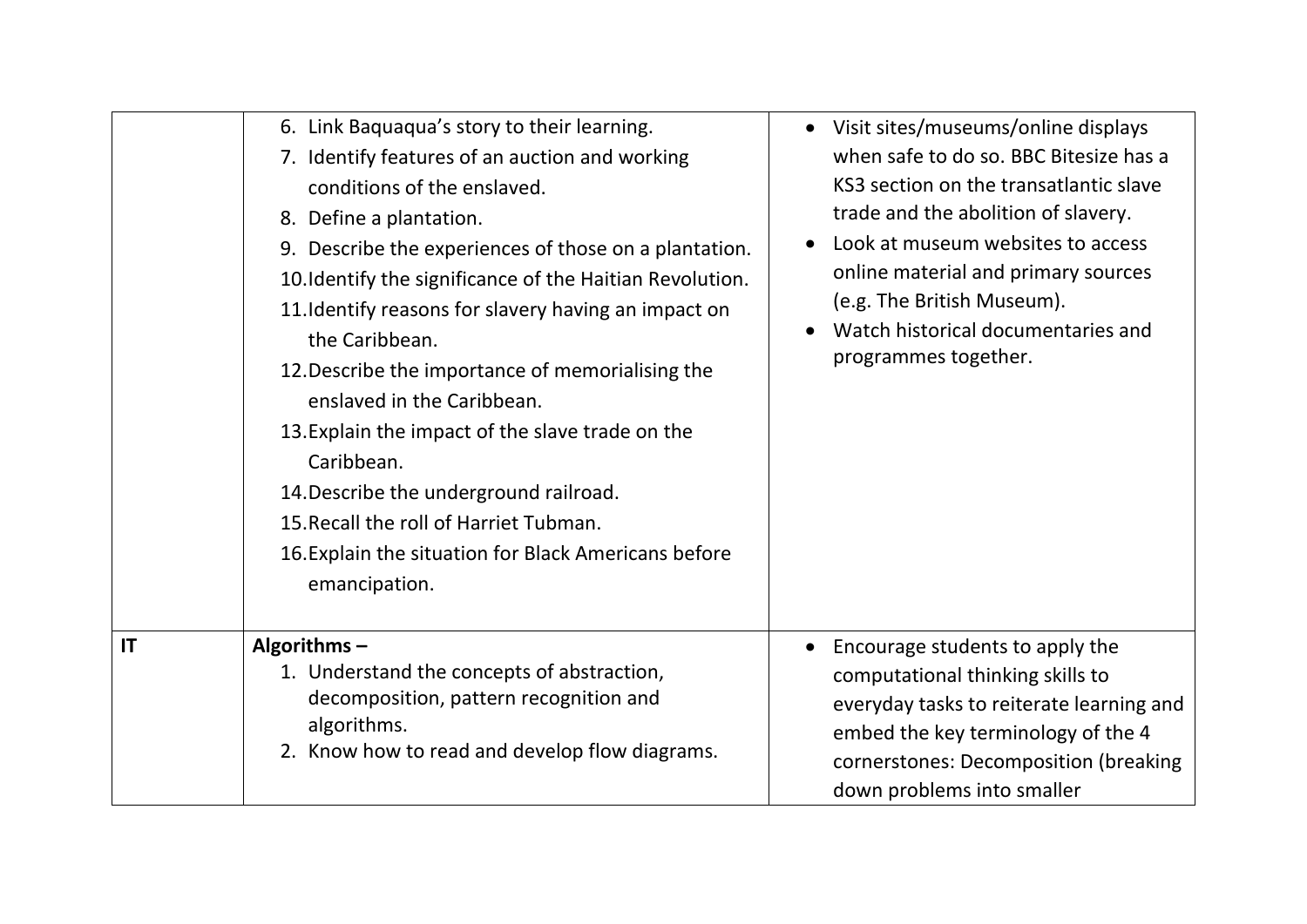| 3. Use the principles of abstraction and<br>decomposition to produce algorithms to solve a<br>range of problems.<br>4. Write flow diagrams to sequence the steps<br>involved in completing a task.<br>5. Analyse different approaches to solving problems.<br>6. Design algorithms to solve a range of<br>computational problems. | manageable chunks), Abstraction<br>(removing unnecessary and unhelpful<br>detail), Algorithm Design (planning a<br>solution in the form of a series of<br>instructions) and Pattern Recognition<br>(spotting similarities in different<br>problems and applying the same<br>modified solution to both problems)<br>Assist students in drawing flow charts<br>for different everyday tasks, putting<br>into practice the core principles of<br>algorithm design.<br>Use the BBC Bitesize information to<br>reinforce learning in this topic:<br>https://www.bbc.co.uk/bitesize/guides<br>$\frac{1}{2}$ pp49j6/revision/1<br>Flowcharts:<br>https://www.bbc.co.uk/bitesize/guides<br>/z3bq7ty/revision/3 |
|-----------------------------------------------------------------------------------------------------------------------------------------------------------------------------------------------------------------------------------------------------------------------------------------------------------------------------------|--------------------------------------------------------------------------------------------------------------------------------------------------------------------------------------------------------------------------------------------------------------------------------------------------------------------------------------------------------------------------------------------------------------------------------------------------------------------------------------------------------------------------------------------------------------------------------------------------------------------------------------------------------------------------------------------------------|
|-----------------------------------------------------------------------------------------------------------------------------------------------------------------------------------------------------------------------------------------------------------------------------------------------------------------------------------|--------------------------------------------------------------------------------------------------------------------------------------------------------------------------------------------------------------------------------------------------------------------------------------------------------------------------------------------------------------------------------------------------------------------------------------------------------------------------------------------------------------------------------------------------------------------------------------------------------------------------------------------------------------------------------------------------------|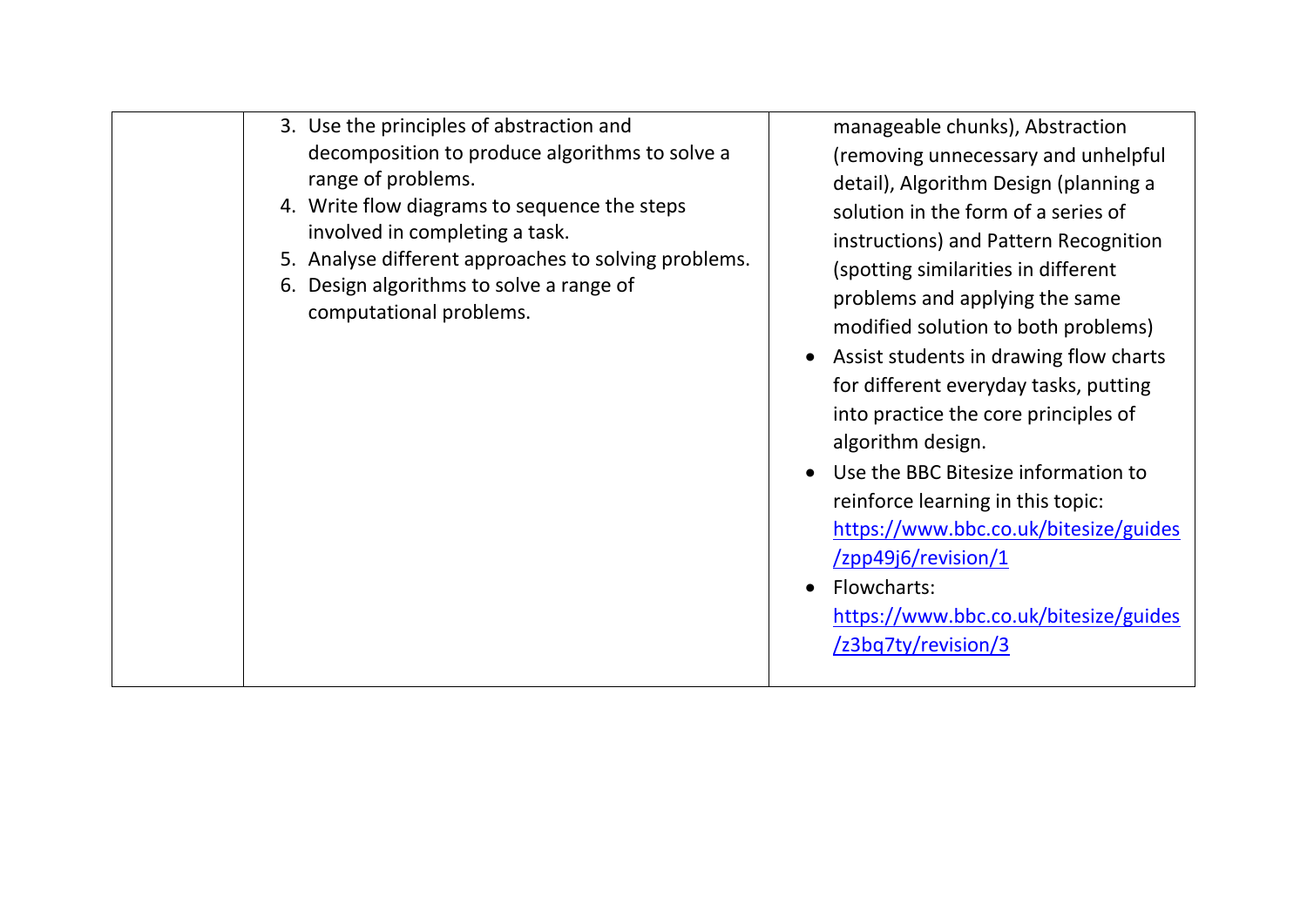| <b>Maths</b> | Numbers-<br>1. Solving problems with fractions.<br>2. Numbers in standard form.<br>Using Percentages -<br>1. Solve 'reverse' percentage problems.<br>2. Recognise and solve percentage problems (non-<br>calculator).<br>3. Recognise and solve percentage problems<br>(calculator).<br>Maths and Money $-$<br>1. Calculate compound interest.<br>2. Solve problems with exchange rates. | • Follow the teacher's guidance and use<br>Sparx Maths to support home learning.<br>• If your child is struggling with a<br>particular skill encourage them to use<br>the support materials or contact their<br>teacher to resolve the issue.<br>Sparx Maths will send a homework<br>update. Please encourage your child to<br>complete the homework to the best of<br>their ability. The homework is a recap<br>of the skills they have been taught. |
|--------------|------------------------------------------------------------------------------------------------------------------------------------------------------------------------------------------------------------------------------------------------------------------------------------------------------------------------------------------------------------------------------------------|-------------------------------------------------------------------------------------------------------------------------------------------------------------------------------------------------------------------------------------------------------------------------------------------------------------------------------------------------------------------------------------------------------------------------------------------------------|
|              | 3. Solve problems with bills and bank statements.<br>4. Solve problems with Value Added Tax.<br>5. Calculate wages and taxes.<br>Deductions-<br>1. Solving angles problems (using chains of<br>reasoning).<br><b>Rotation and Translation -</b><br>1. Rotate a shape about a point not on a shape.<br>2. Translate points and shapes by a given vector.                                  |                                                                                                                                                                                                                                                                                                                                                                                                                                                       |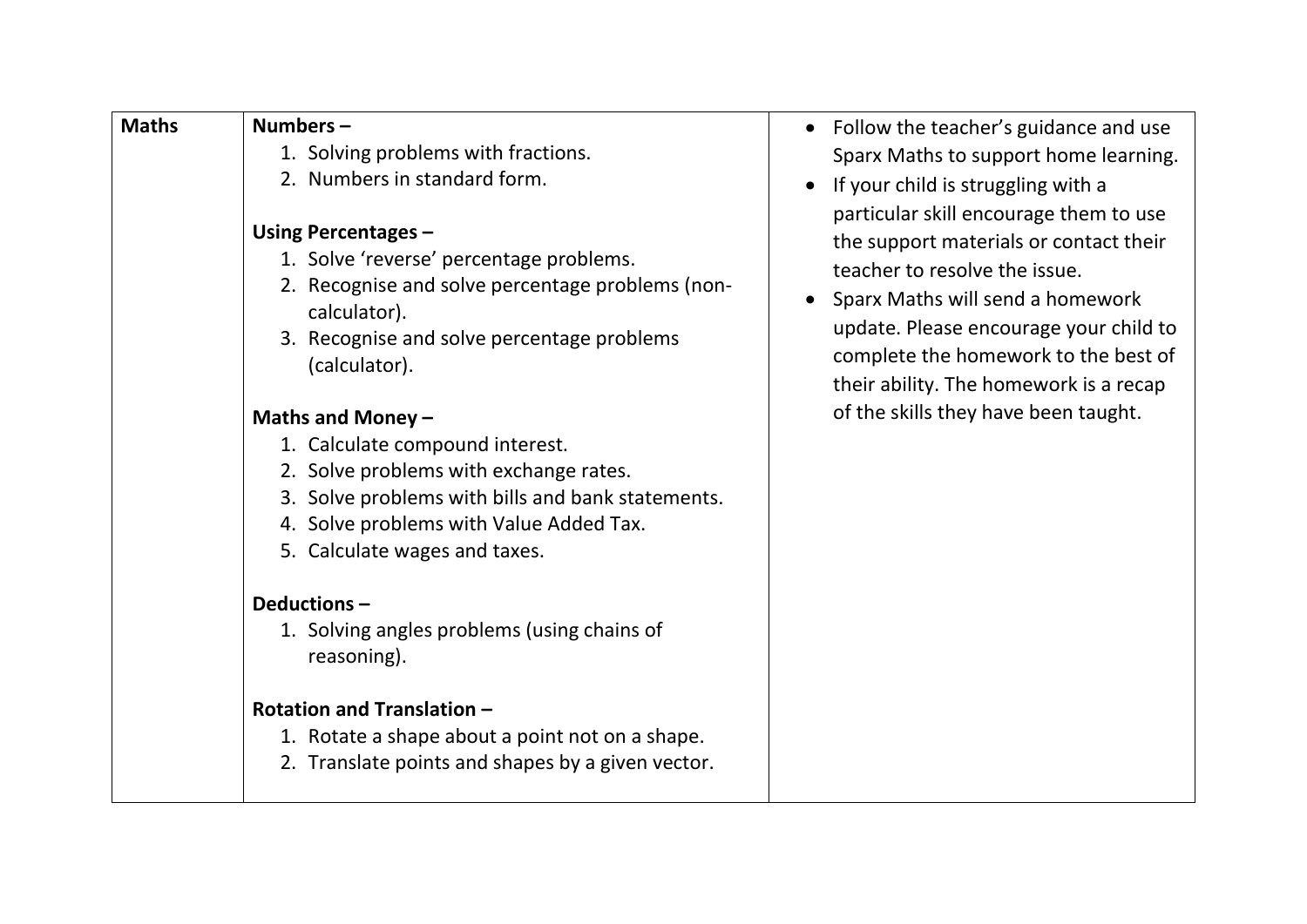| <b>Music</b> | Pythagoras-<br>1. Calculate the hypotenuse of a right-angled<br>triangle.<br>2. Calculate missing sides in right-angled triangles.<br><b>Musical futures -</b>                                                                                                                                                                                                                                                                                                                                    | The following website has been used by                                                                                                                                                                                                                                                                                                                                                                                                                                                                                                        |
|--------------|---------------------------------------------------------------------------------------------------------------------------------------------------------------------------------------------------------------------------------------------------------------------------------------------------------------------------------------------------------------------------------------------------------------------------------------------------------------------------------------------------|-----------------------------------------------------------------------------------------------------------------------------------------------------------------------------------------------------------------------------------------------------------------------------------------------------------------------------------------------------------------------------------------------------------------------------------------------------------------------------------------------------------------------------------------------|
|              | 1. Develop instrumental skills and perform<br>confidently in whole class performances<br>2. Understand and perform chord structures used in<br>popular music styles.<br>3. Describe song structure and other popular music<br>devices.<br>4. Confidently read a lead sheet or chord sheet in<br>their performances.<br>5. Demonstrate self-expression and work<br>collaboratively with their peers to explore shared<br>experiences and ideas.<br>6. Compose stylistically using a DAW - Bandlab. | Year 9 this year and will be continued<br>into the Summer term. Any work can<br>be submitted to myself for feedback<br>https://edu.bandlab.com/<br><b>Performing:</b><br>If your son/daughter is without an<br>instrument, then a virtual instrument<br>can be a good way of experimenting<br>and following up with classwork:<br>https://www.onlinepianist.com/virtual-<br>piano<br>https://virtualpiano.net/<br>https://www.musicca.com/guitar<br>https://www.apronus.com/music/onlin<br>eguitar.htm<br>https://ukebuddy.com/ukulele-chords |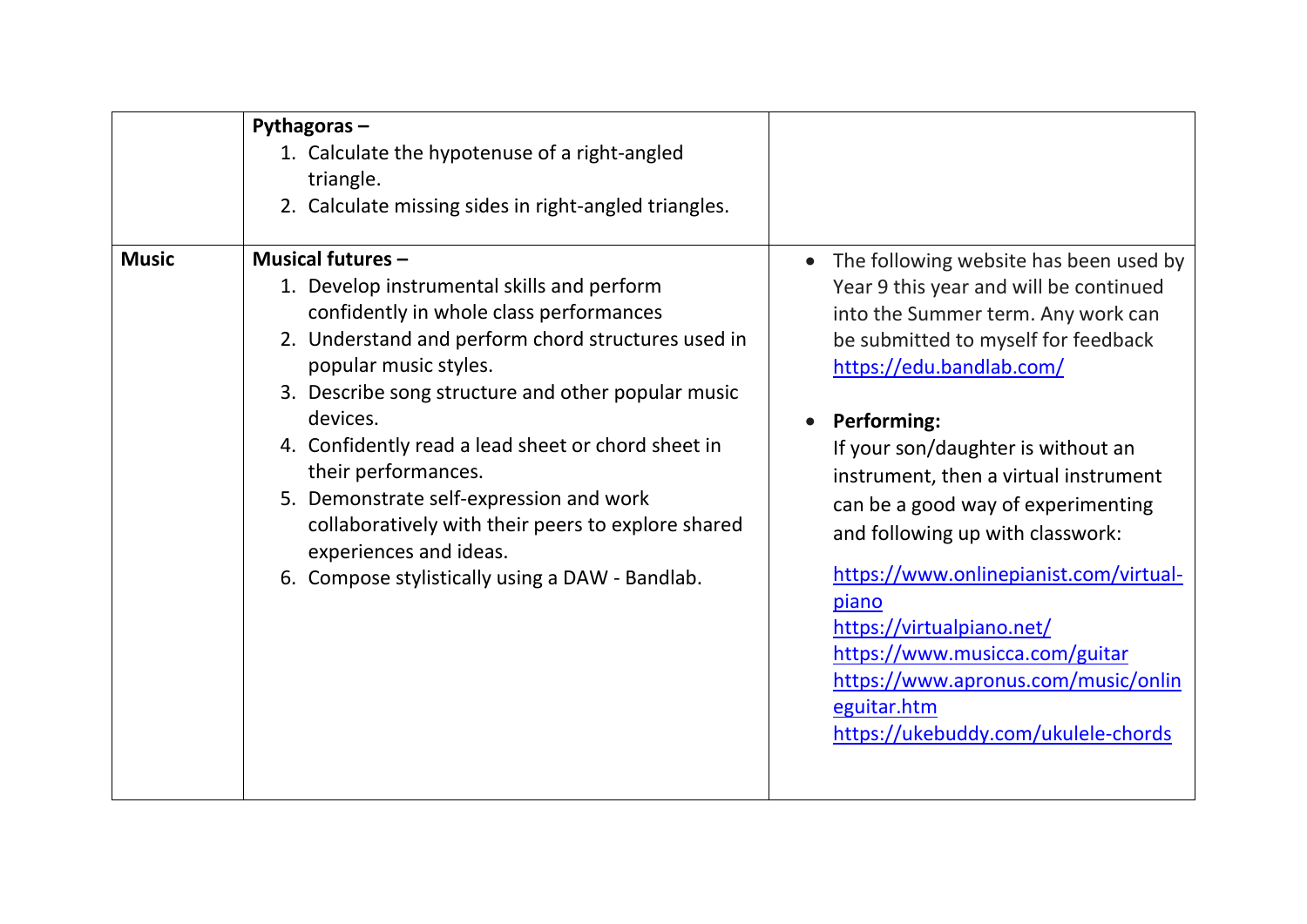|           |                                                                                                                                                                                                                                                                                                                                                                                                                                                                                                                                                                                                       | Listening:<br>I would recommend creating a free<br>account with www.spotify.com or using<br>YouTube for listening around the styles<br>we will be studying throughout Year 9.<br>The more students listen to the music<br>we are studying, the more they will<br>understand the techniques and<br>elements used.                                                                                                           |
|-----------|-------------------------------------------------------------------------------------------------------------------------------------------------------------------------------------------------------------------------------------------------------------------------------------------------------------------------------------------------------------------------------------------------------------------------------------------------------------------------------------------------------------------------------------------------------------------------------------------------------|----------------------------------------------------------------------------------------------------------------------------------------------------------------------------------------------------------------------------------------------------------------------------------------------------------------------------------------------------------------------------------------------------------------------------|
| <b>PE</b> | Athletics-<br>1. Demonstrate progress towards their personal<br>bests when performing, showing knowledge of<br>how to improve performance for most events.<br>2. Use the correct starting grip and technique for<br>more than one throwing event.<br>3. Understand how to effectively use pacing during a<br>longer distance event towards a successful<br>outcome.<br>4. Perform the correct technique when performing a<br>sprint start (either standing or crouch).<br>5. Describe, Understand and attempt to use the<br>correct running technique to achieve maximum<br>speed for a sprint event. | <b>Athletics:</b><br>Join a local athletics club<br>(Tamworth/Nuneaton) to develop your<br>technique and improve their personal<br>best (pb)<br>Encourage your child to attend the<br>school club for extra practice.<br>Discuss the requirements for different<br>events with your child and encourage<br>them to record and improve their<br>personal bests.<br>Discuss the department Bronze, Silver<br>and Gold awards |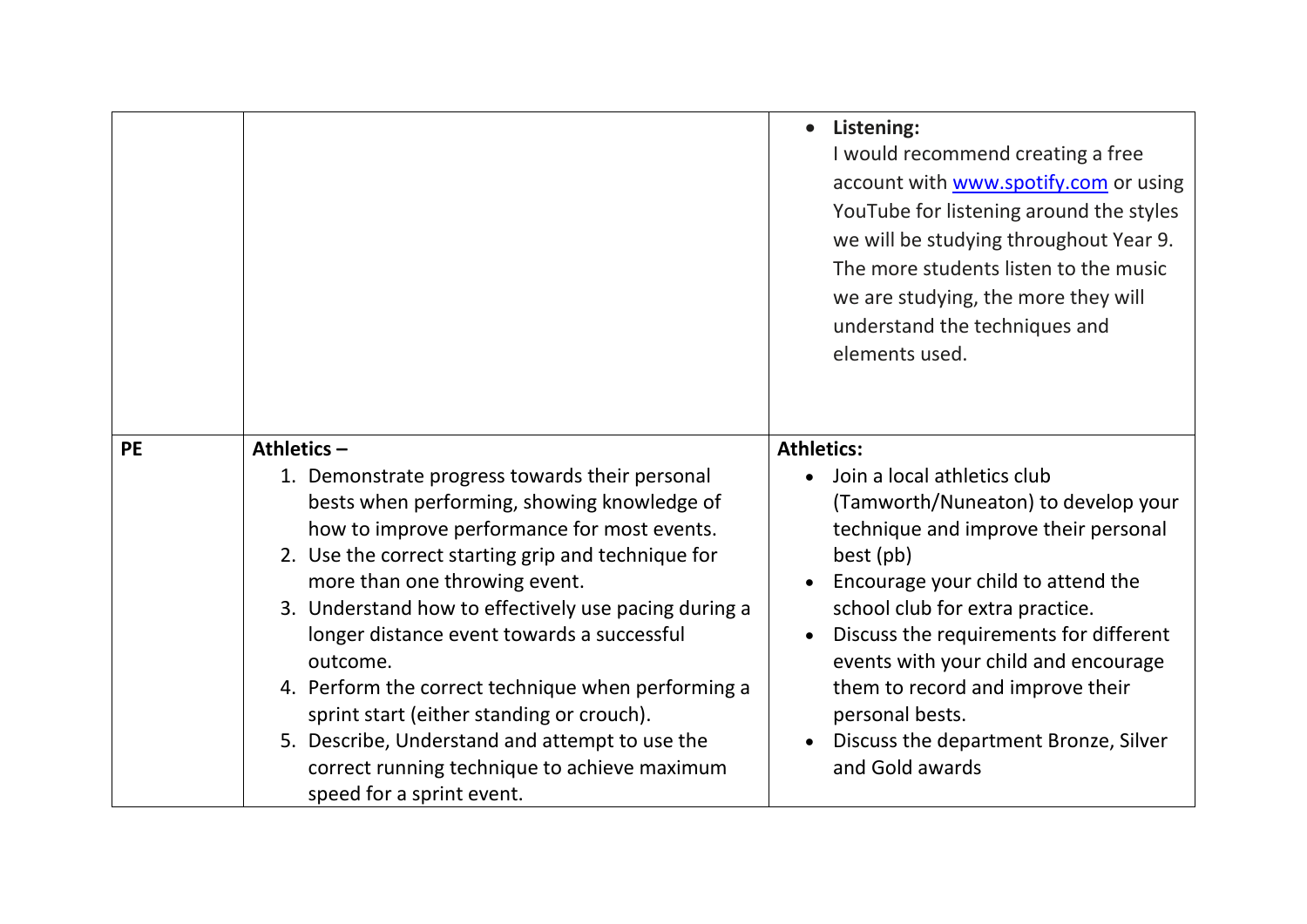|  | 6. Explain why and attempt to use the correct<br>technique to generate maximum height or<br>distance in a jump event.<br>7. Understand a basic rule or regulation for some<br>athletics events.<br>8. Demonstrate how to prepare the body effectively<br>for a variety of activities through an independent<br>warm-up, specific to the event being performed.                                                                                                                                                                               | • Watch athletics events live on TV or on<br>YouTube. Watch world records and<br>coaching videos for individual events.<br>Ask your child about "ME in PE" and<br>discuss the characteristics they have<br>developed in PE.                                                                                                                                    |
|--|----------------------------------------------------------------------------------------------------------------------------------------------------------------------------------------------------------------------------------------------------------------------------------------------------------------------------------------------------------------------------------------------------------------------------------------------------------------------------------------------------------------------------------------------|----------------------------------------------------------------------------------------------------------------------------------------------------------------------------------------------------------------------------------------------------------------------------------------------------------------------------------------------------------------|
|  | Badminton $-$                                                                                                                                                                                                                                                                                                                                                                                                                                                                                                                                | <b>Badminton:</b>                                                                                                                                                                                                                                                                                                                                              |
|  | 1. Recalls and consistently demonstrates how to grip<br>the racket correctly.<br>2. Recalls and consistently demonstrates correct<br>footwork.<br>3. Play over head clears to at least rear tramlines of<br>the court.<br>4. Play back hand clears to at least mid court of the<br>opposition side.<br>5. Play smash shot with power and correct angle.<br>6. Demonstrate the block shot.<br>7. Show increasing shot variation within their game<br>play.<br>8. Explain the difference between attack and defence<br>positioning in doubles. | Book a court at Polesworth sports<br>centre to play.<br>Encourage your child to attend the<br>school club for practice.<br>Watch badminton matches/skills on<br>YouTube/TV (e.g.<br>https://www.badmintonskills.net/bad<br>minton-skills-and-techniques/).<br>Ask your child about "ME in PE" and<br>discuss the characteristics they have<br>developed in PE. |
|  |                                                                                                                                                                                                                                                                                                                                                                                                                                                                                                                                              |                                                                                                                                                                                                                                                                                                                                                                |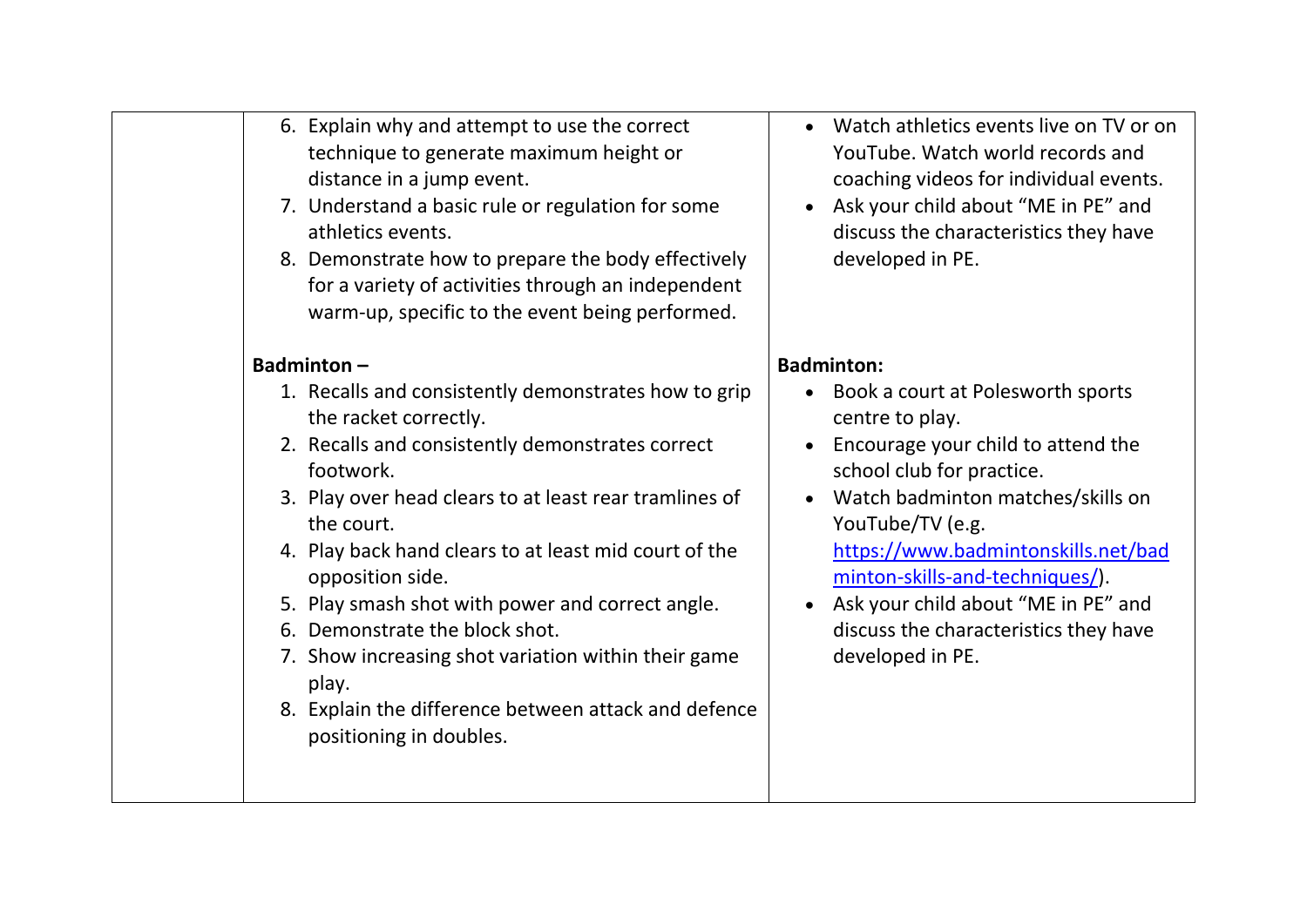|  | Coaching $-$                                           | Coachir                 |
|--|--------------------------------------------------------|-------------------------|
|  | 1. Plan a micro session.                               | D                       |
|  | 2. Deliver a micro session.                            |                         |
|  | 3. Review a micro session.                             | n                       |
|  | 4. Plan a small group session.                         | A                       |
|  | 5. Deliver a small group session.                      | h                       |
|  | 6. Review a small group session.                       | $\overline{A}$          |
|  |                                                        | d                       |
|  |                                                        | d                       |
|  |                                                        |                         |
|  | Cross country -                                        | Cross C                 |
|  | 1. Demonstrate a change in runnig techniques for at    |                         |
|  | least one different gradient.                          | D                       |
|  | 2. Demonstrate pacing when running longer              | (                       |
|  | distances.                                             | J(                      |
|  | 3. Understand how running will help maintain a         | $\mathsf{r}$            |
|  | healthy and active lifestyle.                          | (                       |
|  | 4. Understand and can attempt to use a strategy or     | $\overline{\mathsf{h}}$ |
|  | tactic in their running.                               | A                       |
|  | 5. Compete in a cross counrty race suitable for their  | d                       |
|  | ability.                                               | d                       |
|  | 6. Perform the activities and set up courses safely.   |                         |
|  | 7. Explain how running will help to maintain a healthy |                         |
|  | and active lifestyle and can link this to ideas for    |                         |
|  | training.                                              |                         |
|  |                                                        |                         |

#### **Coaching:**

- liscuss their plans for their session.
- et them run through the session with a member of the family.
- Ask them to evaluate a session they have led.
- Ask your child about "ME in PE" and liscuss the characteristics they have leveloped in PE.

## **Country:**

- Go for a run as a family.
- ownload free Apps to track their runs (Strava).
- oin local running club/park uns/athletics club (Tamworth/Nuneaton) [https://www.parkrun.org.uk/.](https://www.parkrun.org.uk/)
- Ask your child about "ME in PE" and liscuss the characteristics they have leveloped in PE.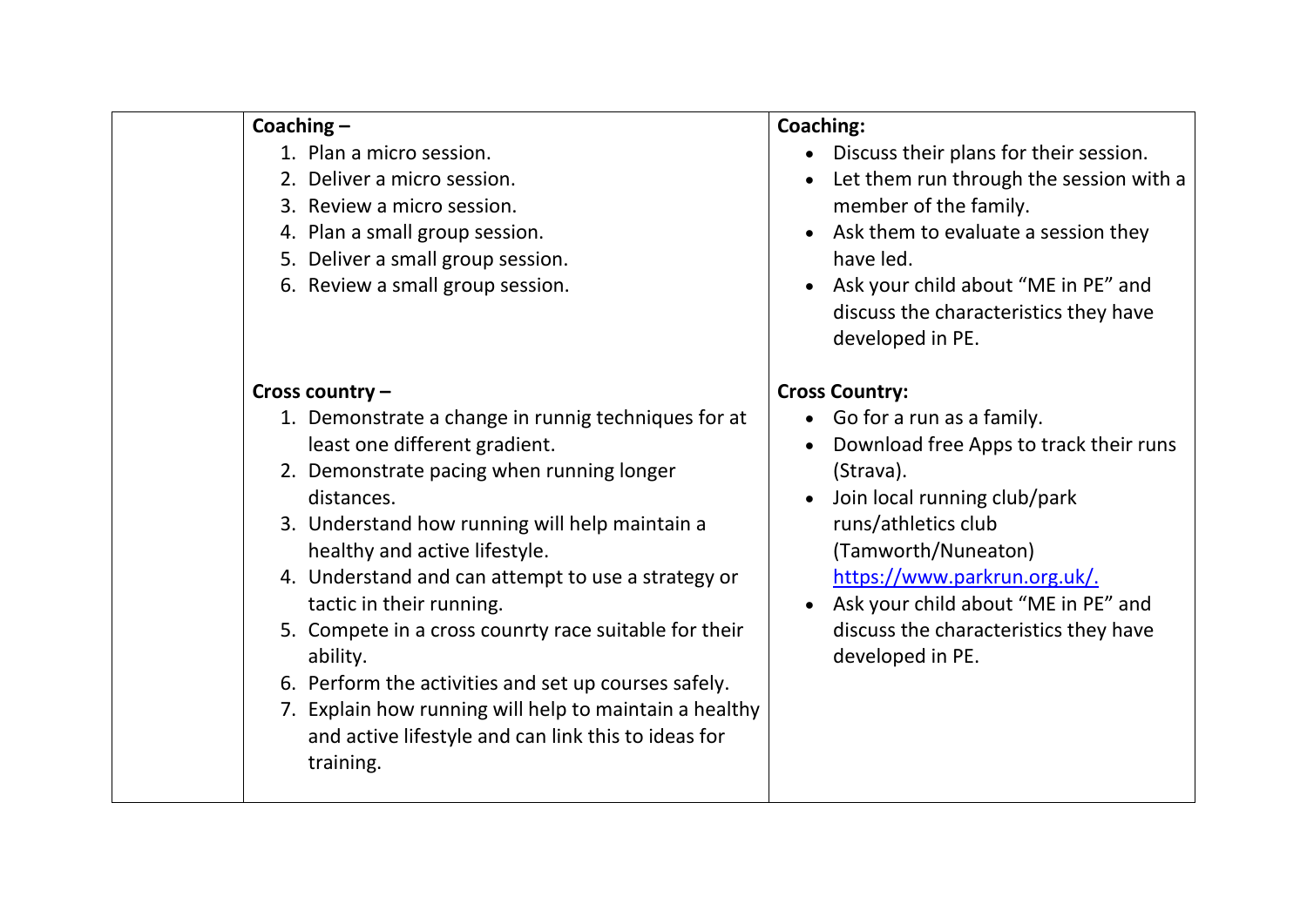| 8. Explain how the body is working aerobically and<br>anaerobically during performance.                                                                                                                                                                                                                                                                                                                                                                                                                                                                                                                                                                                                                                                                                                 |                                                                                                                                                                                                                                                                                                                                                                                                                                                                                                                                  |
|-----------------------------------------------------------------------------------------------------------------------------------------------------------------------------------------------------------------------------------------------------------------------------------------------------------------------------------------------------------------------------------------------------------------------------------------------------------------------------------------------------------------------------------------------------------------------------------------------------------------------------------------------------------------------------------------------------------------------------------------------------------------------------------------|----------------------------------------------------------------------------------------------------------------------------------------------------------------------------------------------------------------------------------------------------------------------------------------------------------------------------------------------------------------------------------------------------------------------------------------------------------------------------------------------------------------------------------|
| Dance choreography -<br>1. Understand how to develop choreography from a<br>set stimulus.<br>2. Perform and choreograph a duet lasting a<br>minimum of 2 minutes.<br>3. Research different creative ideas from a stimuli.<br>4. Understand what a choreographic intention is.<br>5. Use a range of choreographic devices such as<br>contrast, highlight, climax, motif and motif<br>development.<br>6. Verbally explain the stimulus and choreographic<br>intent.<br>7. Effectively work and communicate with a partner,<br>leading ideas and discussions.<br>Dance contact-<br>1. Trust themselves and their partner in contact<br>work.<br>2. Know how to hold and share their weight safely in<br>contact work.<br>3. Know how to perform a variety of counterbalances<br>and lifts. | Dance:<br>• Watch professional street/hip-hop<br>companies on YouTube (e.g., boy blue<br>entertainment, Zoonation and annual<br>'breakin convention').<br>Encourage your child to attend the<br>school club and annual dance shows for<br>extra practise and confidence.<br>To aid with movement memory and<br>confidence, challenge students to<br>either perform or teach others key<br>moves, warm up and dance phrase.<br>• Ask your child about "ME in PE" and<br>discuss the characteristics they have<br>developed in PE. |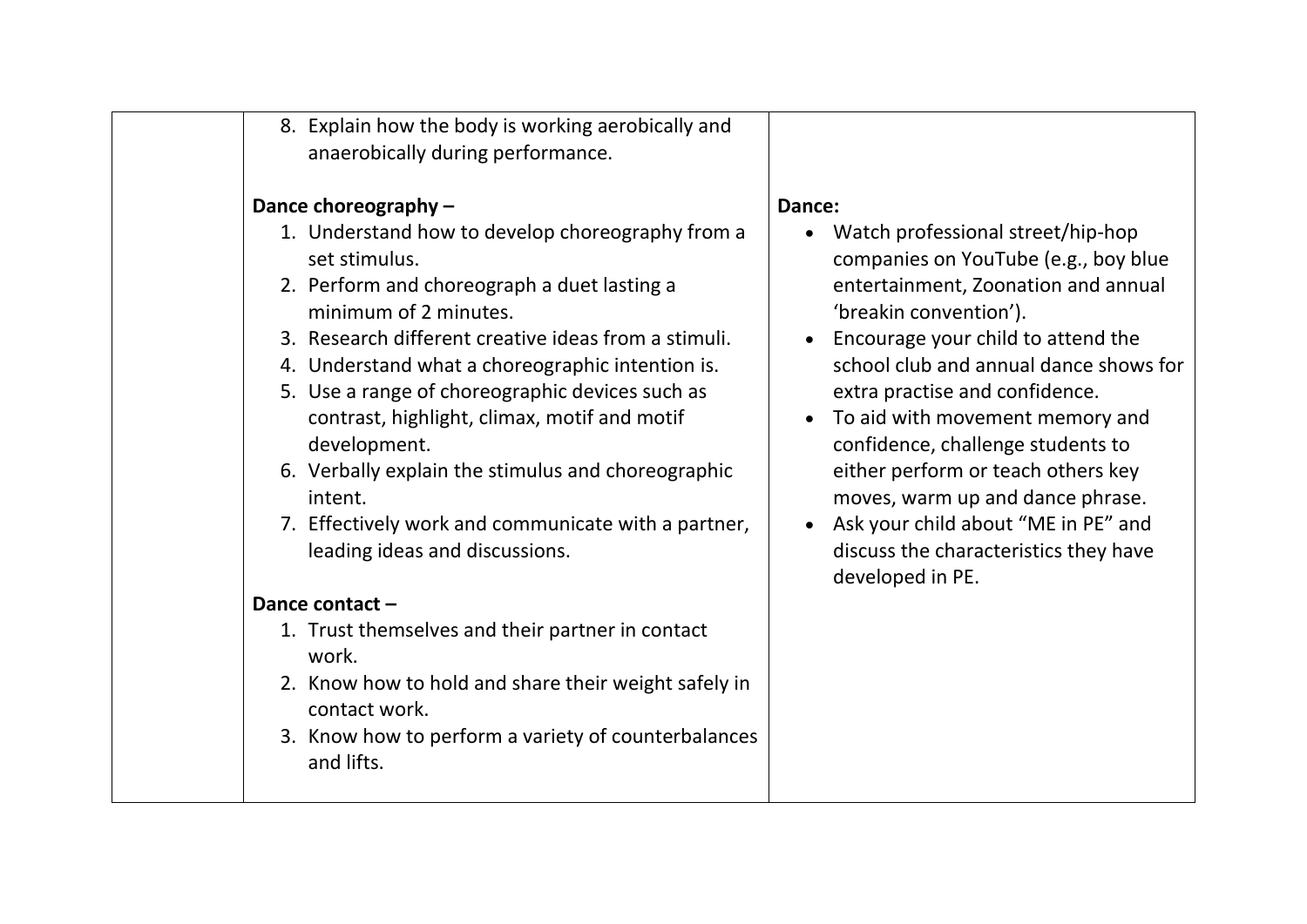| 4. Learn the Chance Dance approach to |
|---------------------------------------|
| choreography.                         |

- 5. Perform and choreograph a contact sequence.
- 6. Effectively work and communicate with a partner to produce a contact sequence which is within both students capabilities, whilst still challenging them.

#### **Football –**

- 1. Use at least one type of long pass with some accuracy in modified activities.
- 2. Demonstrate and link effective passing and control to keep possession as part of a team.
- 3. Use the correct body position and technique to close down an opponent with the ball in a  $1 \vee 1$ situation.
- 4. Execute a block tackle to win possession from opponent.
- 5. Use the side foot to shoot (finish).

#### **Football:**

- Practice ball familiarisation skills used in lessons to develop confidence with both feet.
	- [https://www.youtube.com/watch?v=q1](https://www.youtube.com/watch?v=q1B4is3faOM) [B4is3faOM](https://www.youtube.com/watch?v=q1B4is3faOM)
- Encourage your child to attend the school football club to development skills and confidence.
- Explore getting your child involved in local youth football. Visit the FA website club finder to find accredited organisations.

[https://www.thefa.com/get-involved.](https://www.thefa.com/get-involved)

• Go and watch a local team playing nearby in the Tamworth & District Sunday Football League.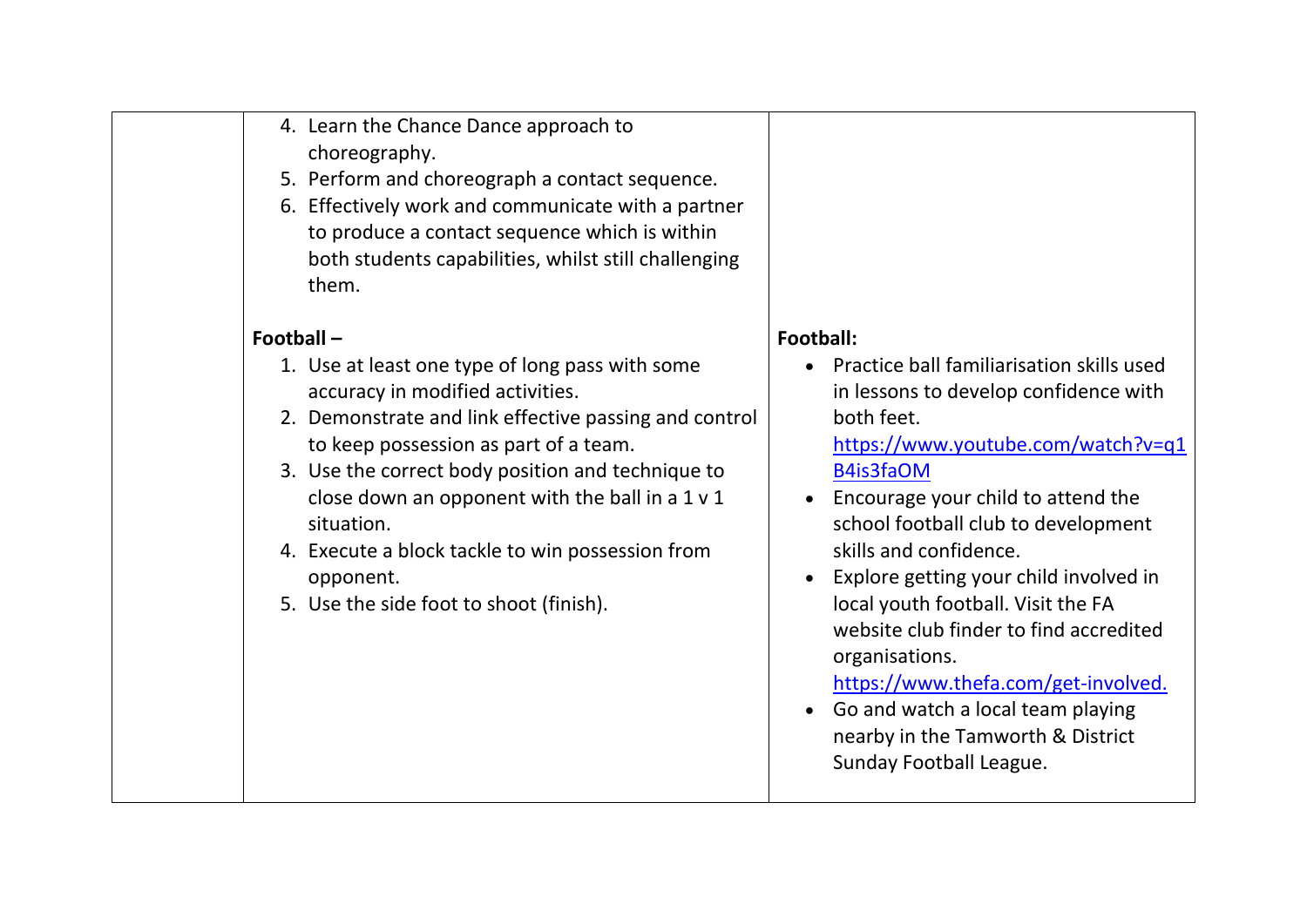#### **Gaelic football –**

- 1. Use at least one type of pass to pass the ball accurately
- 2. Attempt to move into space to receive the ball.
- 3. Use passing to keep possession of the ball.
- 4. Attempt to shoot with accuracy.
- 5. Understand at least one role in defence.
- 6. Link two or more skills together in a small sided game.
- 7. Use solo or bounce to move in possession.

#### **Handball –**

- 1. When under pressure recall and use more than one type of pass to pass the ball accurately - Over arm pass, bounce pass, flick pass and under arm pass.
- 2. Recall & receive the ball under different pressure situations.
- 3. Recall passing strategically to keep possession of the ball and create opportunities in attack under pressure.

• Ask your child about "ME in PE" and discuss the characteristics they have developed in PE.

#### **Gaelic Football:**

- Watch a part of a match on YouTube.
- Practice throwing, kicking and catching skills.
- Practice as a family how to get the ball off the floor without using hands.
- Ask your child about "ME in PE" and discuss the characteristics they have developed in PE.

#### **Handball:**

- Get involved in any sport that you need to dodge, run, catch, and throw.
- Watch Handball matches on TV or YouTube matches/skills – e.g., Olympic and World Championships.
- Join the Handball club in school.
- Contact your local handball club (Loughborough/Coventry/ Birmingham).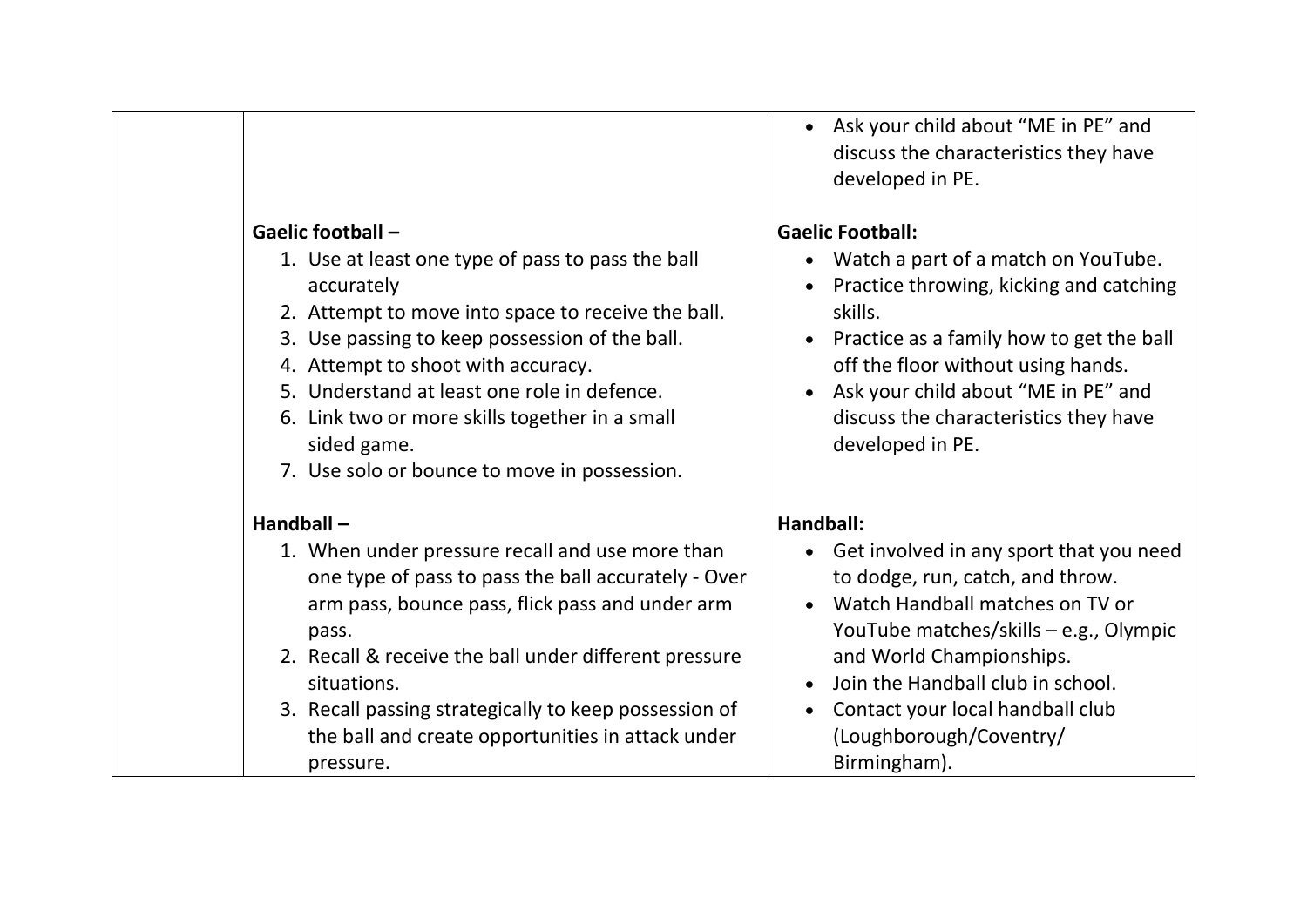| 4. Demonstrate moving with the ball changing either<br>pace or direction to create shooting opportunities.<br>5. Work as part of a team to defend effectively.<br>6. Recall a range of skills to create shooting<br>opportunities game situations.<br>7. Identify and apply positioning to a game scenario.<br>8. Use off the ball movements to demonstrate<br>tactical awareness in game scenarios.                                                                                                           | Ask your child about "ME in PE" and<br>discuss the characteristics they have<br>developed in PE.                                                                                                                                                                                                                                                                            |
|----------------------------------------------------------------------------------------------------------------------------------------------------------------------------------------------------------------------------------------------------------------------------------------------------------------------------------------------------------------------------------------------------------------------------------------------------------------------------------------------------------------|-----------------------------------------------------------------------------------------------------------------------------------------------------------------------------------------------------------------------------------------------------------------------------------------------------------------------------------------------------------------------------|
| <b>HRF Practical -</b><br>1. Effectively execute a training session in at least<br>one aerobic and one anaerobic type of training.<br>2. Plan and perform a more detailed training<br>session including warm-up, cool down and training<br>zones.<br>3. Achieve and sustain the intensity required<br>for working aerobically.<br>4. Achieve and sustain the intensity required for<br>working anaerobically.<br>5. Provide a basic explanation of the principles of<br>specificity, progression and overload. | <b>HRF-Practical:</b><br>Ask your child to lead a warm-up with<br>the rest of the family.<br>Discuss different sports and what is<br>needed to participate in that sport.<br>Encourage them to develop their<br>fitness and have a go at a type of<br>training at home.<br>Ask your child about "ME in PE" and<br>discuss the characteristics they have<br>developed in PE. |
| HRF Theory $-$<br>1. Identify the difference between intrinsic and<br>extrinsic factors causing injuries.<br>2. Identify risks within some sports/activities.                                                                                                                                                                                                                                                                                                                                                  | <b>HRF-Theory:</b><br>Discuss different sports and what is<br>$\bullet$<br>needed to participate in that sport.                                                                                                                                                                                                                                                             |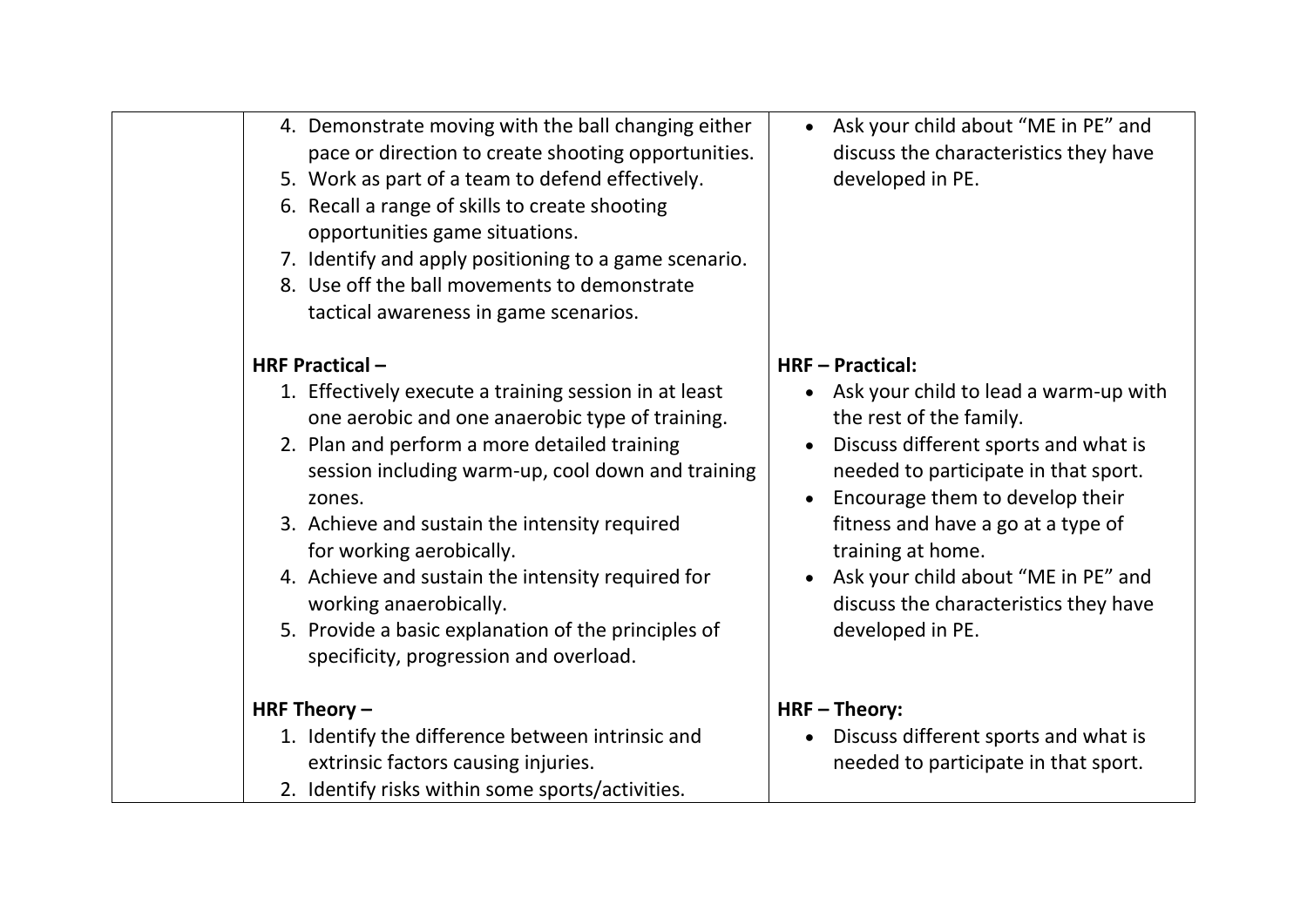| 3. Provide a simple explanation of how to prevent<br>injuries.<br>4. Identify some individual variables that can increase<br>risk of injury.<br>5. Identify the 5 phases of the warm up.<br>6. Identify three common injuries in sport.<br>7. State the components on SALTAPS & RICE in<br>treatment.                                                                                             | Test them on the different fitness<br>components and can they explain them<br>to you.<br>Ask your child about "ME in PE" and<br>discuss the characteristics they have<br>developed in PE.                                                                                                                                               |
|---------------------------------------------------------------------------------------------------------------------------------------------------------------------------------------------------------------------------------------------------------------------------------------------------------------------------------------------------------------------------------------------------|-----------------------------------------------------------------------------------------------------------------------------------------------------------------------------------------------------------------------------------------------------------------------------------------------------------------------------------------|
| Netball $-$                                                                                                                                                                                                                                                                                                                                                                                       | <b>Netball:</b>                                                                                                                                                                                                                                                                                                                         |
| 1. Select and perform footwork and passing<br>variations with control and fluency under<br>increasing pressure.<br>2. Use correct shooting technique with some success<br>in game situations.<br>3. Understand and demonstrate attacking principles<br>and be able to devise and select appropriate<br>strategies (movement off the ball/pass selection)<br>to help the team maintain possession. | • Practice throwing and catching/target-<br>based skills (e.g., catch or chalk target<br>on a wall) and foot coordination skills<br>(e.g., skipping or hopscotch) at home.<br>Encourage your child to attend the<br>school club for practice.<br>Research local netball clubs/teams to<br>join<br>https://www.englandnetball.co.uk/play |
| 4. Apply pressure to the opposition through effective<br>marking/defending, combined use of arms and<br>body position to limit options with attention to<br>obstruction rule.<br>5. Observe the rules of<br>footwork/obstruction/contact/offside/the rules of                                                                                                                                     | -netball/find-a-session-or-club/<br>Watch netball drills on-line<br>https://www.youtube.com/watch?v=8<br><b>WxpyyUwQIQ</b><br>https://www.youtube.com/watch?v=sG<br>PHv-hkBVs or watch parts of matches<br>on YouTube/TV                                                                                                                |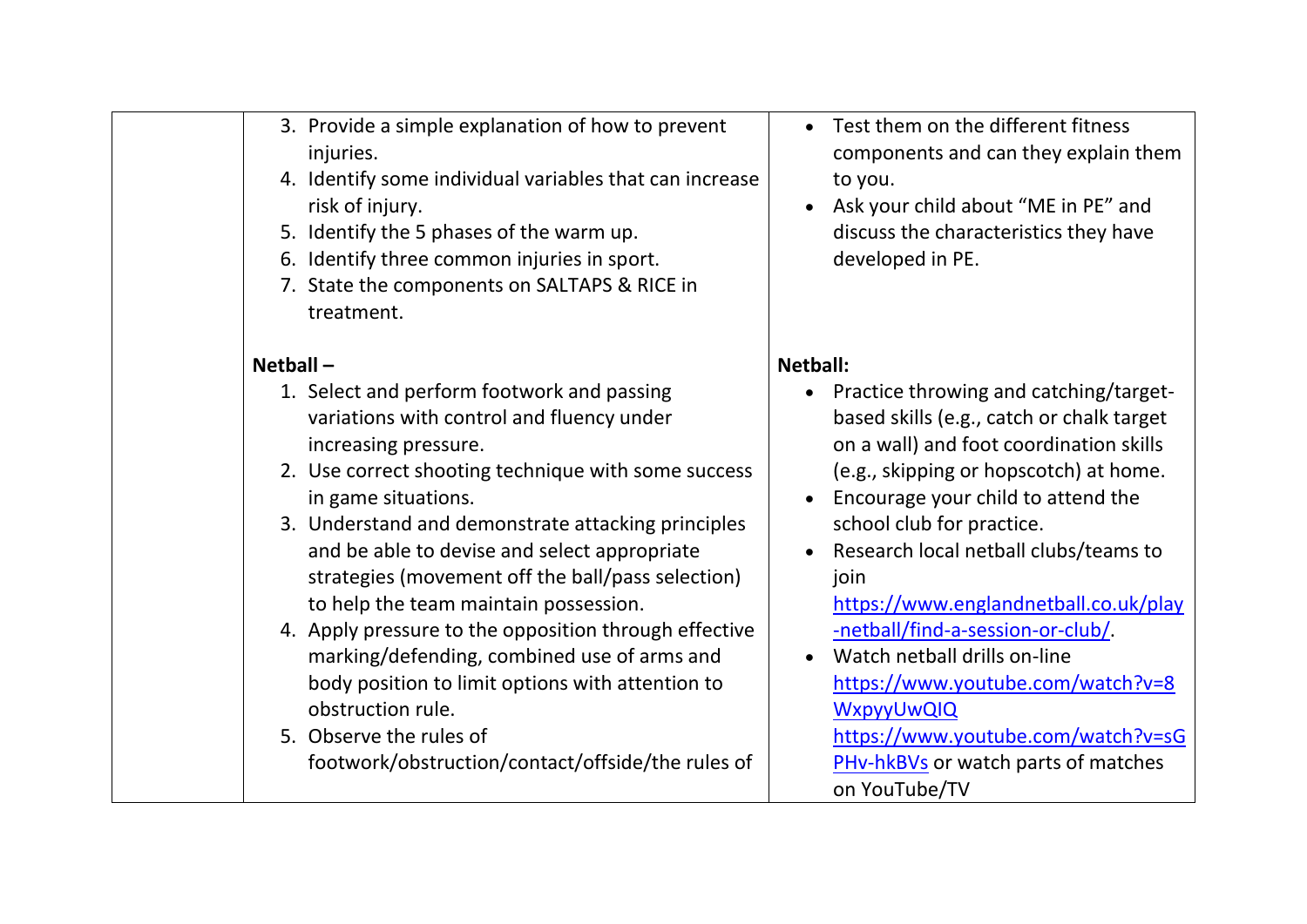centre pass/3 second rule and replay/repossession/short pass rules with support.

6. Contributes to both attacking and defensive play, working effectively in a team to select and apply tactics.

#### **Rounders –**

- 1. Use a range of bowling techniques with some accuracy and consistency to challenge the opposition.
- 2. Move into position in the field to reduce scoring opportunities.
- 3. Use power and placement in batting to challenge the fielding team and increase the chances of scoring.
- 4. Perform overarm throw with accuracy to a well selected target.
- 5. Understand the fielding positions and their roles.
- 6. Enforce a range of rules relating to bowling, batting and fielding in small game situations and in full games with support.

[https://www.youtube.com/watch?v=H](https://www.youtube.com/watch?v=H25dND9cJuQ) [25dND9cJuQ.](https://www.youtube.com/watch?v=H25dND9cJuQ)

• Ask your child about "ME in PE" and discuss the characteristics they have developed in PE.

### **Rounders:**

- Practice throwing and catching/targetbased skills (e.g., catch or chalk target on a wall) and running skills at home (e.g., forwards/backwards relays/ball collect).
- Encourage your child to attend the school club for practice.
- Find local rounders clubs/teams to join [https://www.roundersengland.co.uk/pl](https://www.roundersengland.co.uk/play/) [ay/.](https://www.roundersengland.co.uk/play/)
- Watch rounders drills on-line [https://www.youtube.com/watch?v=k](https://www.youtube.com/watch?v=kWCNpoJ9vXA) [WCNpoJ9vXA](https://www.youtube.com/watch?v=kWCNpoJ9vXA) [https://www.youtube.com/watch?v=s](https://www.youtube.com/watch?v=smTBrE52Fag) [mTBrE52Fag.](https://www.youtube.com/watch?v=smTBrE52Fag)
- Watch parts of matches on YouTube [https://www.youtube.com/watch?v=E](https://www.youtube.com/watch?v=EGcimxQM0v0) [GcimxQM0v0.](https://www.youtube.com/watch?v=EGcimxQM0v0)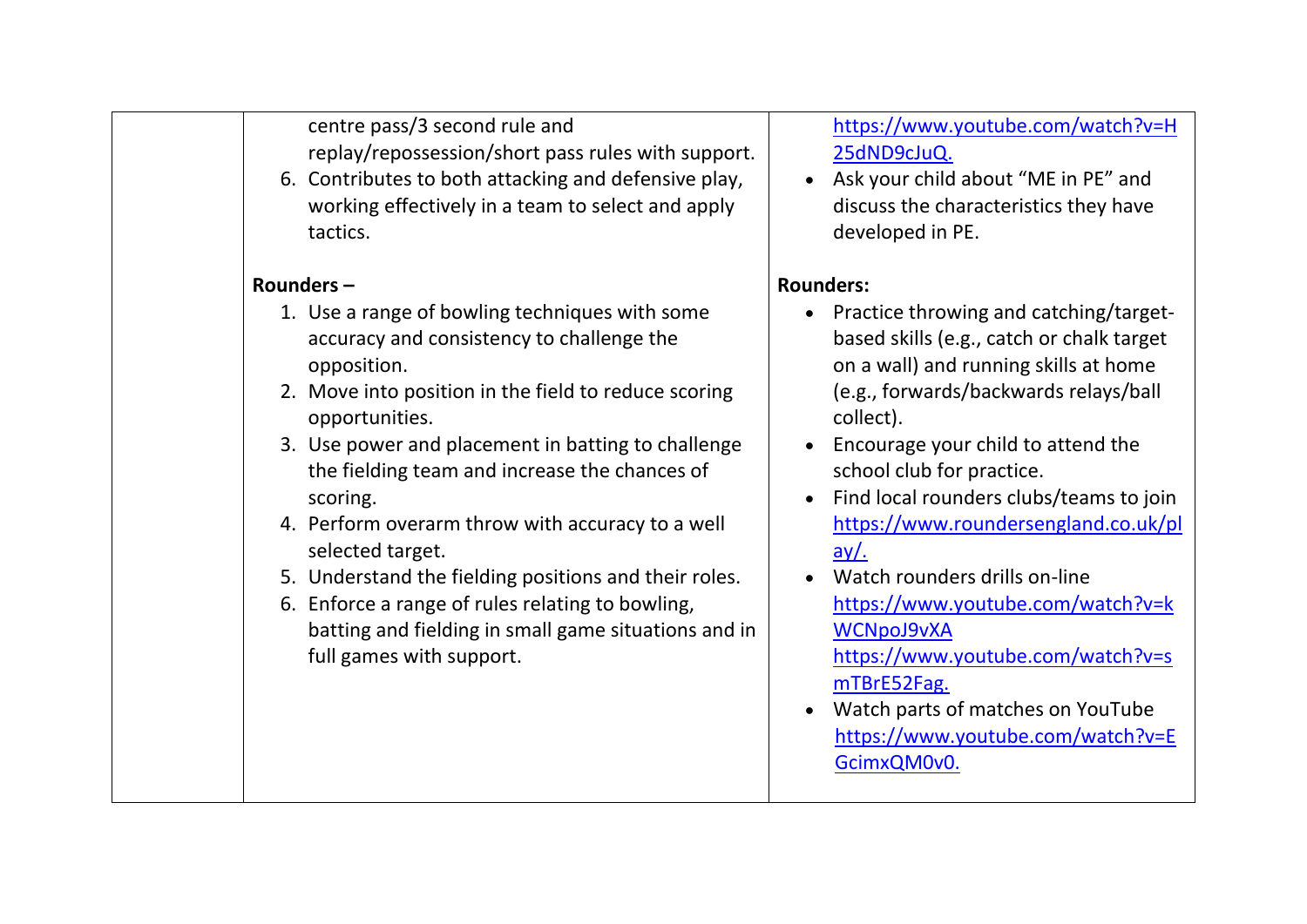|                                                                                                                                                                                                                                                                                                                                                                                                                                                                         | and fitness and what makes a person<br>healthy.<br>Ask your child about "ME in PE" and<br>discuss the characteristics they have<br>developed in PE.                                                                                                                                                                                                                                                                                        |
|-------------------------------------------------------------------------------------------------------------------------------------------------------------------------------------------------------------------------------------------------------------------------------------------------------------------------------------------------------------------------------------------------------------------------------------------------------------------------|--------------------------------------------------------------------------------------------------------------------------------------------------------------------------------------------------------------------------------------------------------------------------------------------------------------------------------------------------------------------------------------------------------------------------------------------|
| $Rugby -$<br>1. Pass and catch the ball effectively under pressure.<br>2. Correct technique when entering ruck or maul.<br>3. Have a better understanding of how to beat an<br>opponent using change of pace, change of<br>direction, or shape of body position<br>4. Decision making with ruck from lineout.<br>5. Decision making with maul from lineout.<br>6. Recall and use tackling effectively in game<br>situation.<br>7. Correct decision making in open play. | <b>Rugby:</b><br>Contact your nearest rugby club<br>(Tamworth, Atherstone, Nuneaton,<br>Market Bosworth).<br>Encourage your child to attend the<br>school rugby club or practice.<br>Get involved in any games that involve<br>dodging, running, throwing, and<br>catching.<br>Watch a rugby games on TV or<br>live/skills on YouTube.<br>Ask your child about "ME in PE" and<br>discuss the characteristics they have<br>developed in PE. |
| Mini games $-$<br>1. Make plans to enhance performance.<br>2. Work cooperatively with others.<br>3. Actively listen to teammates.                                                                                                                                                                                                                                                                                                                                       | <b>Mini Games:</b><br>Watch versions of the sport on<br>YouTube to discuss tactics and<br>strategies                                                                                                                                                                                                                                                                                                                                       |

• Encourage them to talk about health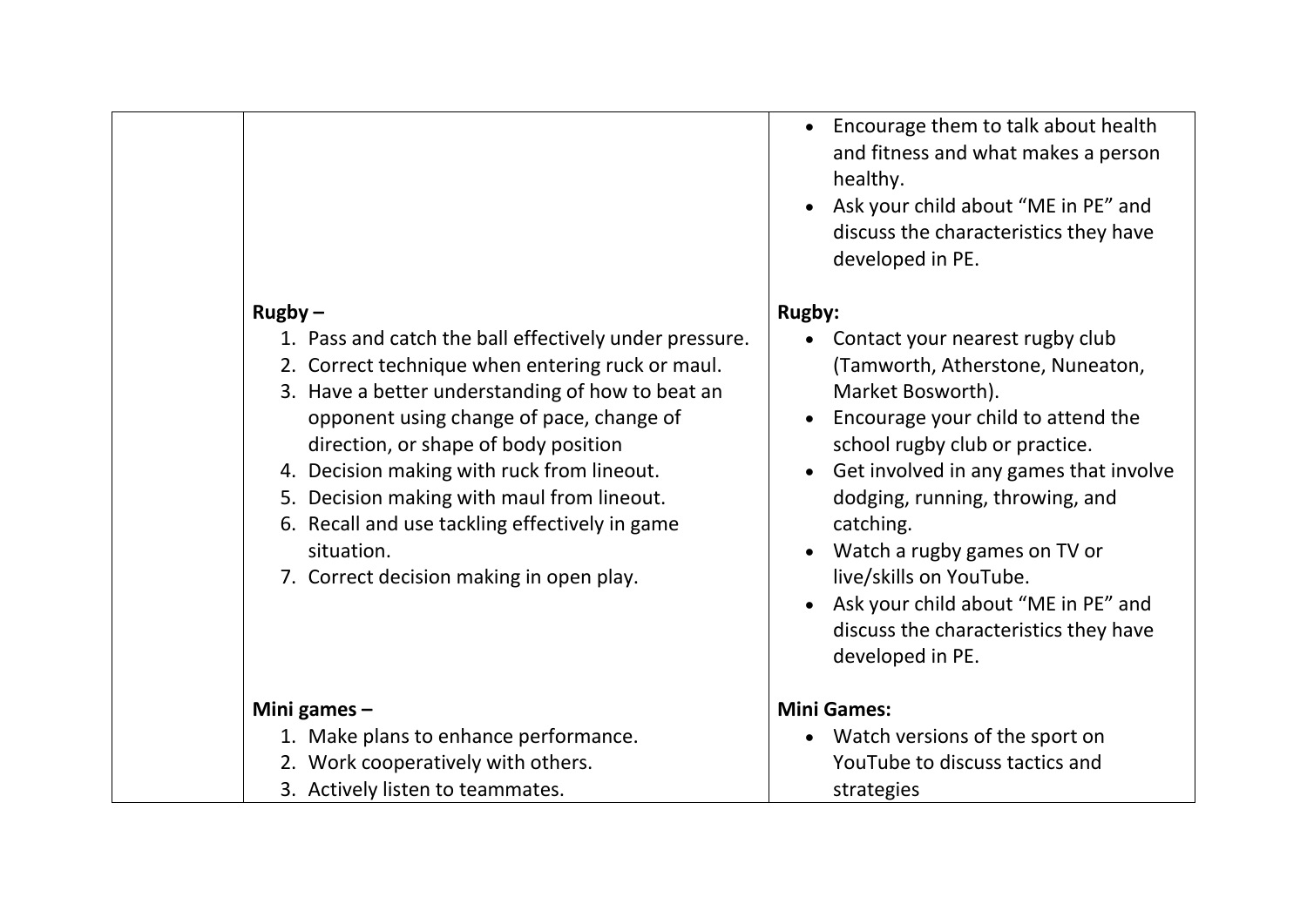| 4. Use imagination to achieve success.<br>5. Provide others with constructive feedback.<br>6. Suggest tactics and ideas.<br>7. Demonstrate an element of creativity.<br>8. Set short and medium-term goals.                                                                                                                                                                                                                                                               | • Search for an activity and join a local<br>club.<br>https://www.bbc.co.uk/sport/get-<br>inspired<br>Discuss different types of competition:<br>Leagues<br>$\circ$<br>Ladder<br>$\bigcirc$<br><b>Round Robin</b><br>o Knockout Cups<br>• Ask your child about "ME in PE" and<br>discuss the characteristics they have<br>developed in PE.                                                      |
|---------------------------------------------------------------------------------------------------------------------------------------------------------------------------------------------------------------------------------------------------------------------------------------------------------------------------------------------------------------------------------------------------------------------------------------------------------------------------|-------------------------------------------------------------------------------------------------------------------------------------------------------------------------------------------------------------------------------------------------------------------------------------------------------------------------------------------------------------------------------------------------|
| Volleyball-                                                                                                                                                                                                                                                                                                                                                                                                                                                               | <b>Volleyball:</b>                                                                                                                                                                                                                                                                                                                                                                              |
| 1. Apply the correct body position for the volley.<br>2. Recall and demonstrate the correct body position<br>for the serve.<br>3. Move with some speed and agility.<br>4. Recall and demonstrate the correct ready position.<br>5. Understand why 3-touch volleyball is usually the<br>most effective way to win points.<br>6. Demonstrate where to move to help a teammate<br>in 2v2 volleyball.<br>7. Officiate a game.<br>8. Understand the tactics of 4v4 volleyball. | Encourage your child to attend the<br>school club for practice.<br>Watch volleyball matches/skills online.<br>The following are good to use:<br>https://www.youtube.com/c/Volleyball<br>1on1Videos<br>https://www.youtube.com/watch?v=Fo<br>j6A4WWgCg.<br>Join a volleyball club - both Tamworth<br>Spartans and Nuneaton Volleyball Club<br>are recommended and have links with<br>the school. |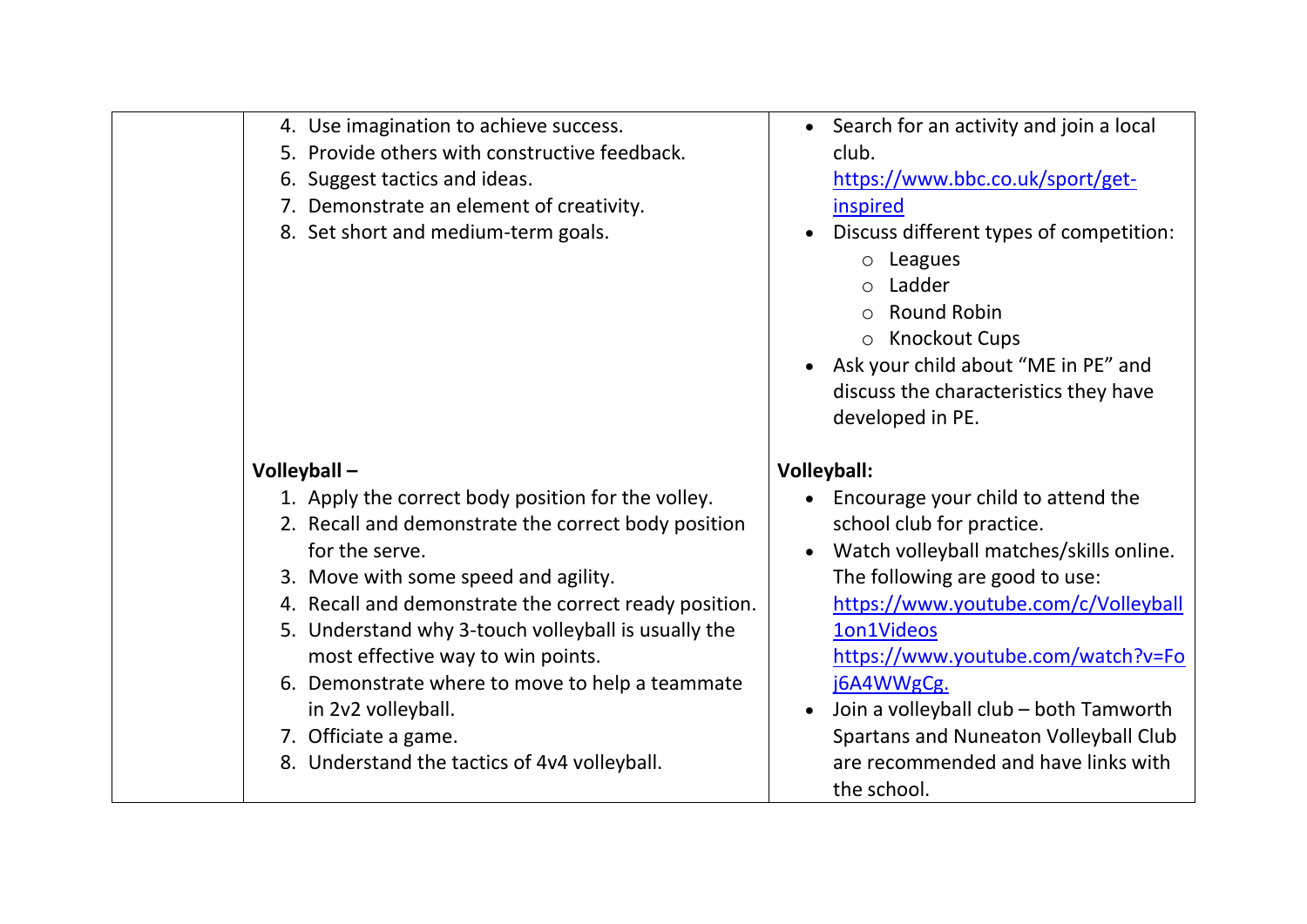| <b>Religious</b> | The Nature of God in Christianity -                                                                                                                                                                                                                                                                                                                                                                                                                                        | • Ask your child about "ME in PE" and<br>discuss the characteristics they have<br>developed in PE.<br>Parents and carers can discuss the main<br>$\bullet$                                                                                                                                                                                                                                                                                                   |
|------------------|----------------------------------------------------------------------------------------------------------------------------------------------------------------------------------------------------------------------------------------------------------------------------------------------------------------------------------------------------------------------------------------------------------------------------------------------------------------------------|--------------------------------------------------------------------------------------------------------------------------------------------------------------------------------------------------------------------------------------------------------------------------------------------------------------------------------------------------------------------------------------------------------------------------------------------------------------|
| <b>Studies</b>   | 1. Produce multiple ideas from more than one point<br>of view, all with evidence or explanation in<br>response to a question or statement.<br>2. Explain contrasting views, including evidence and<br>examples in response to questions about the<br>nature of God.<br>3. Evaluate arguments and come to a conclusion with<br>a reason in response to a statement or question.<br>4. Explain how Christians describe God, including<br>examples/evidence to support ideas. | beliefs Christians have about God and<br>who Jesus was.<br>They should focus on being about to<br>give a clear idea and examples and<br>quotes which help explain what<br>Christians think, as well as thinking<br>about how successful the arguments<br>are and why may some find fault with<br>the ideas.<br>https://www.bbc.co.uk/bitesize/topics/<br>zbndy9q<br>https://classroom.thenational.academy<br>/units/christian-beliefs-and-teachings-<br>700f |
| <b>Science</b>   | Biology $-$                                                                                                                                                                                                                                                                                                                                                                                                                                                                | <b>Biology:</b>                                                                                                                                                                                                                                                                                                                                                                                                                                              |
|                  | 1. Describe the 3 stages of the cell cycle.                                                                                                                                                                                                                                                                                                                                                                                                                                | • Use BBC bitesize Biology:                                                                                                                                                                                                                                                                                                                                                                                                                                  |
|                  | 2. Describe why mitosis is important.<br>3. Describe the process of diffusion.                                                                                                                                                                                                                                                                                                                                                                                             | https://www.bbc.co.uk/bitesize/subjec<br>ts/z4882hv.                                                                                                                                                                                                                                                                                                                                                                                                         |
|                  | 4. Describe the process of osmosis.                                                                                                                                                                                                                                                                                                                                                                                                                                        | Get pupils to set themselves quizzes on                                                                                                                                                                                                                                                                                                                                                                                                                      |
|                  | 5. Describe the process of active transport.                                                                                                                                                                                                                                                                                                                                                                                                                               | <b>Educake (The Science Department's</b>                                                                                                                                                                                                                                                                                                                                                                                                                     |
|                  | 6. Compare diffusion, osmosis, and active transport.                                                                                                                                                                                                                                                                                                                                                                                                                       | homework platform) to help them                                                                                                                                                                                                                                                                                                                                                                                                                              |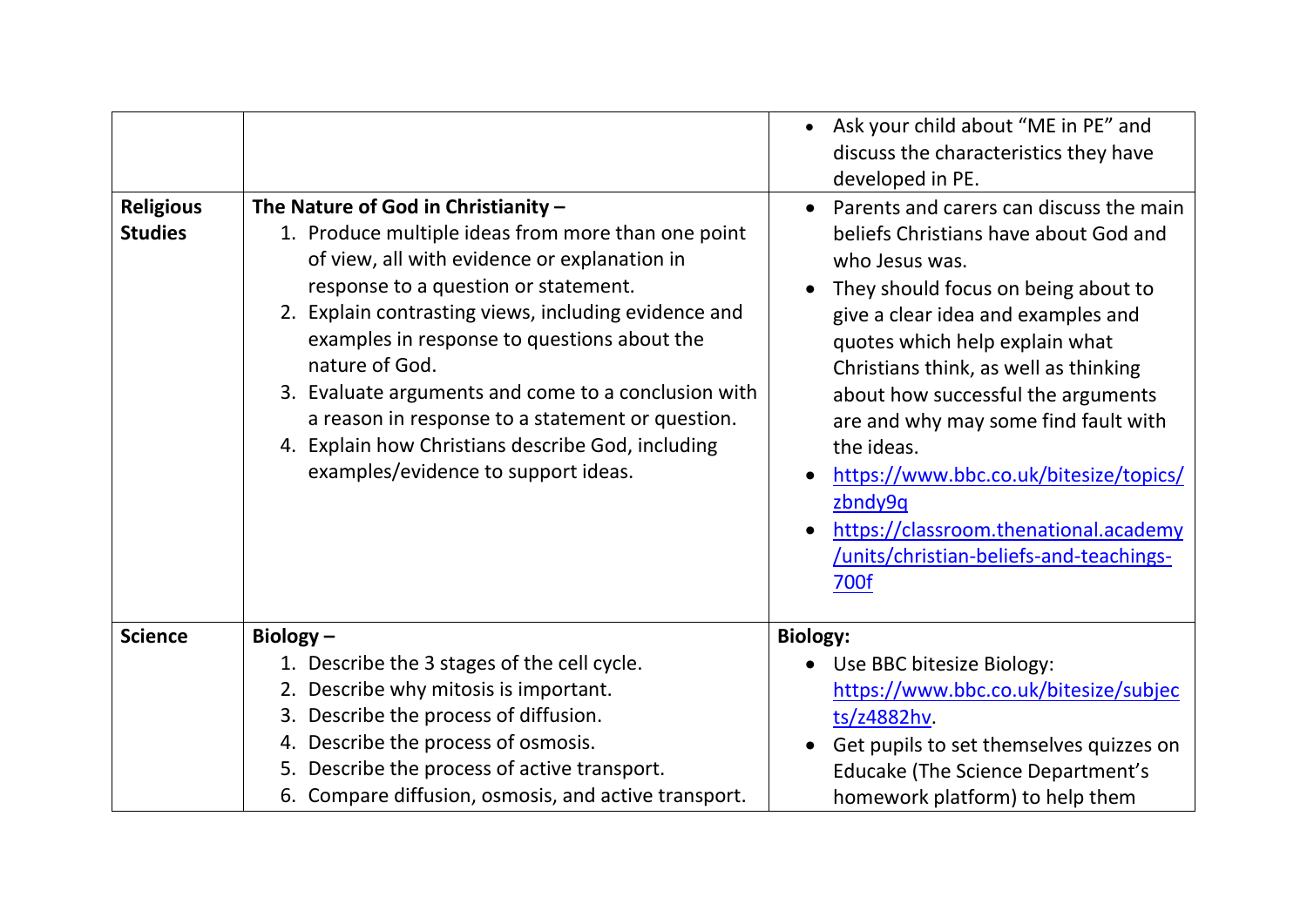| 7. Investigate the effect of a range of concentrations<br>of salt or sugar solutions on the mass of plant<br>tissue.                                                                                                                                                                                                                                                                                                                                                                | revise topics they are trying to<br>understand.<br>Talk about science at home and what<br>students have learnt today. As well as<br>discuss new scientific advances in the<br>news.<br>Watch BBC Four's 'Chemistry: A volatile<br>history' documentary.<br>You could google 'Oak Academy' and<br>they have videos on different topics<br>and lessons that we cover. For topics<br>that exceed the national curriculum you<br>may need to look at the GCSE topics to. |
|-------------------------------------------------------------------------------------------------------------------------------------------------------------------------------------------------------------------------------------------------------------------------------------------------------------------------------------------------------------------------------------------------------------------------------------------------------------------------------------|----------------------------------------------------------------------------------------------------------------------------------------------------------------------------------------------------------------------------------------------------------------------------------------------------------------------------------------------------------------------------------------------------------------------------------------------------------------------|
| Chemistry $-$<br>1. Draw dot and cross diagrams of simple molecules<br>2. Recall that a single covalent bond is represented as<br>a line.<br>3. Describe the limitations of using different<br>diagrams to represent molecules or giant<br>structures.<br>4. Deduce the molecular formula of a substance.<br>5. Explain the idea that intermolecular forces are<br>weak compared with covalent bonds.<br>6. Identify polymers from diagrams showing their<br>bonding and structure. | <b>Chemistry:</b><br>Use BBC bitesize Chemistry:<br>https://www.bbc.co.uk/bitesize/subjec<br>ts/znxtyrd<br>Get pupils to set themselves quizzes on<br>Educake (The Science Department's<br>homework platform) to help them<br>revise topics they are trying to<br>understand.<br>Talk about science at home and what<br>students have learnt today. As well as                                                                                                       |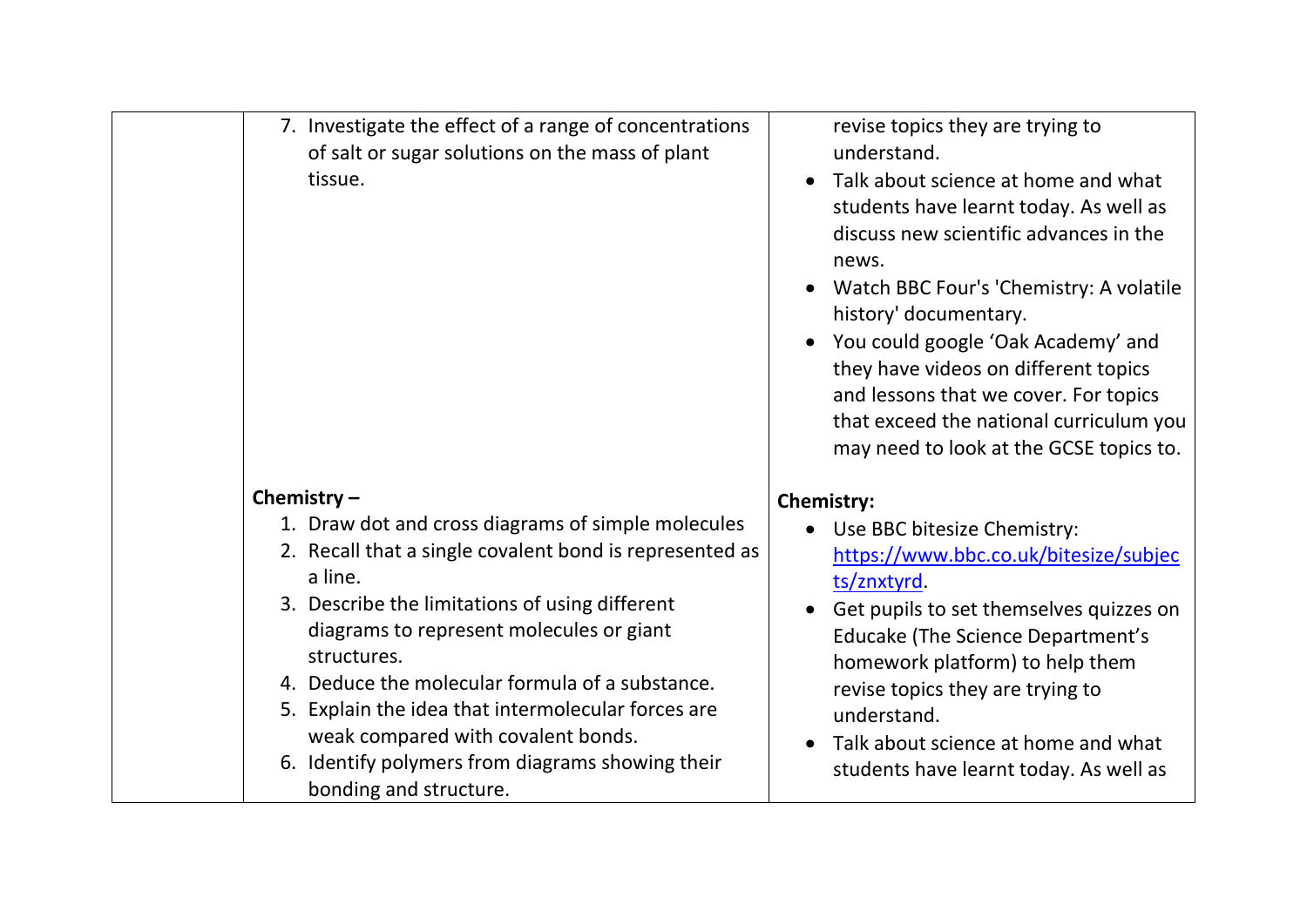| 7. Identify giant covalent structures from diagrams<br>showing their bonding and structure.<br>8. Explain the properties of diamond in terms of its<br>structure and bonding.<br>9. Explain the properties of graphite in terms of its<br>structure and bonding.<br>10. Know that graphite is similar to metals in that it<br>has delocalised electrons.<br>11. Identify graphene and fullerenes from diagrams<br>and descriptions.<br>12. Recall examples of uses of fullerenes, including<br>carbon nanotubes.                                 | discuss new scientific advances in the<br>news.<br>Watch BBC Four's 'Chemistry: A volatile<br>history' documentary.<br>You could google 'Oak Academy' and<br>they have videos on different topics<br>and lessons that we cover. For topics<br>that exceed the national curriculum you<br>may need to look at the GCSE topics to.                                                                                       |
|--------------------------------------------------------------------------------------------------------------------------------------------------------------------------------------------------------------------------------------------------------------------------------------------------------------------------------------------------------------------------------------------------------------------------------------------------------------------------------------------------------------------------------------------------|------------------------------------------------------------------------------------------------------------------------------------------------------------------------------------------------------------------------------------------------------------------------------------------------------------------------------------------------------------------------------------------------------------------------|
| Physics $-$<br>1. Recall the three states of matter and their particle<br>diagrams.<br>2. Recall the names of the changes of state.<br>3. Calculate the density of objects.<br>4. Explain how to measure the density of objects.<br>5. Understand that heating can change either the<br>temperature or the state of an object<br>6. Explain the features of a heating/cooling curve.<br>7. Know the factors that affect how much energy is<br>needed to alter the temperature of an object.<br>8. Calculate specific heat capacity of materials. | <b>Physics:</b><br>• Use BBC bitesize Physics:<br>https://www.bbc.co.uk/bitesize/subjec<br>ts/zh2xsbk<br>Get pupils to set themselves quizzes on<br><b>Educake (The Science Department's</b><br>homework platform) to help them<br>revise topics they are trying to<br>understand.<br>Talk about science at home and what<br>students have learnt today. As well as<br>discuss new scientific advances in the<br>news. |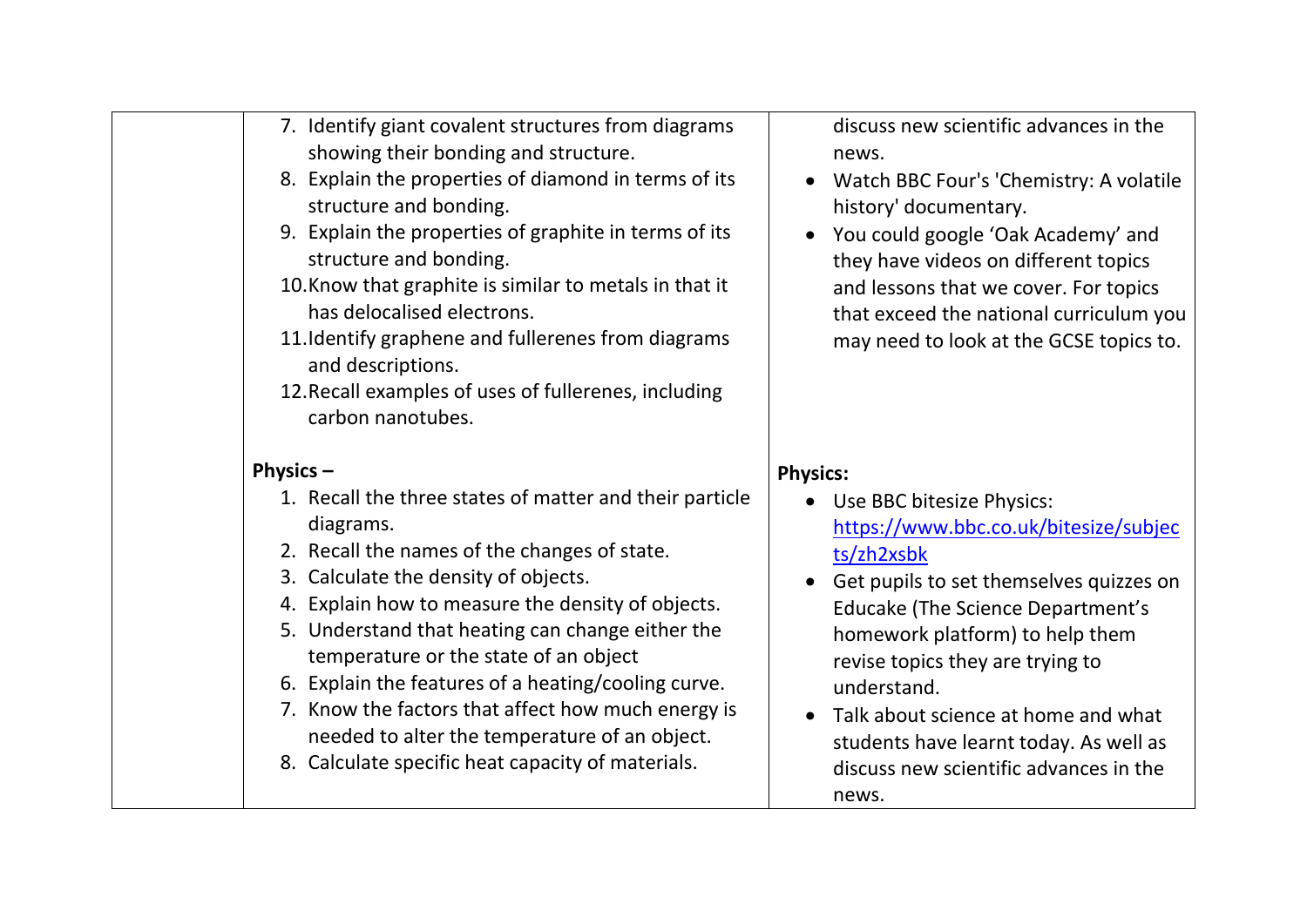|                   | 9. Investigate how to measure the specific heat<br>capacity of materials.<br>10. Know the factors that affect how much energy is<br>needed to change the state of a material.<br>11. Calculate specific latent heat.<br>12. Explain how the motion of particles in a gas is<br>related to the gases temperature and pressure.                                                                                                                                                                                                                                                             | Watch 'Into the universe with Stephen<br>Hawking' documentary.<br>You could google 'Oak Academy' and<br>they have video's on different topics<br>and lessons that we cover. For topics<br>that exceed the national curriculum you<br>may need to look at the GCSE topics to.                                     |
|-------------------|-------------------------------------------------------------------------------------------------------------------------------------------------------------------------------------------------------------------------------------------------------------------------------------------------------------------------------------------------------------------------------------------------------------------------------------------------------------------------------------------------------------------------------------------------------------------------------------------|------------------------------------------------------------------------------------------------------------------------------------------------------------------------------------------------------------------------------------------------------------------------------------------------------------------|
| <b>Technology</b> | <b>Fashion &amp; Textiles -</b><br>1. Know how to produce high quality design sketches<br>based on a brief using a number of sketching<br>techniques.<br>2. Know how to manipulate and shape fabric for<br>functional and decorative purposes.<br>3. Know how to improve the final product's function<br>through joining fabrics, fastenings and<br>components.<br>4. Recognise and evaluate the effect of key fabric<br>finishes (such as Teflon and Proban).<br>5. Know how to test, evaluate and amend design<br>ideas against a specification and target market's<br>needs and wants. | To improve your child's knowledge and skills<br>access the following:<br>https://www.pinterest.com/olivebit<br>es/aprons-for-women/<br>https://www.pinterest.com/tkeeney<br>1/mens-aprons/<br>https://www.thegreatbritishsewing<br>bee.co.uk/<br>https://www.rsc.org.uk/about-<br>us/how-we-make-theatre/costume |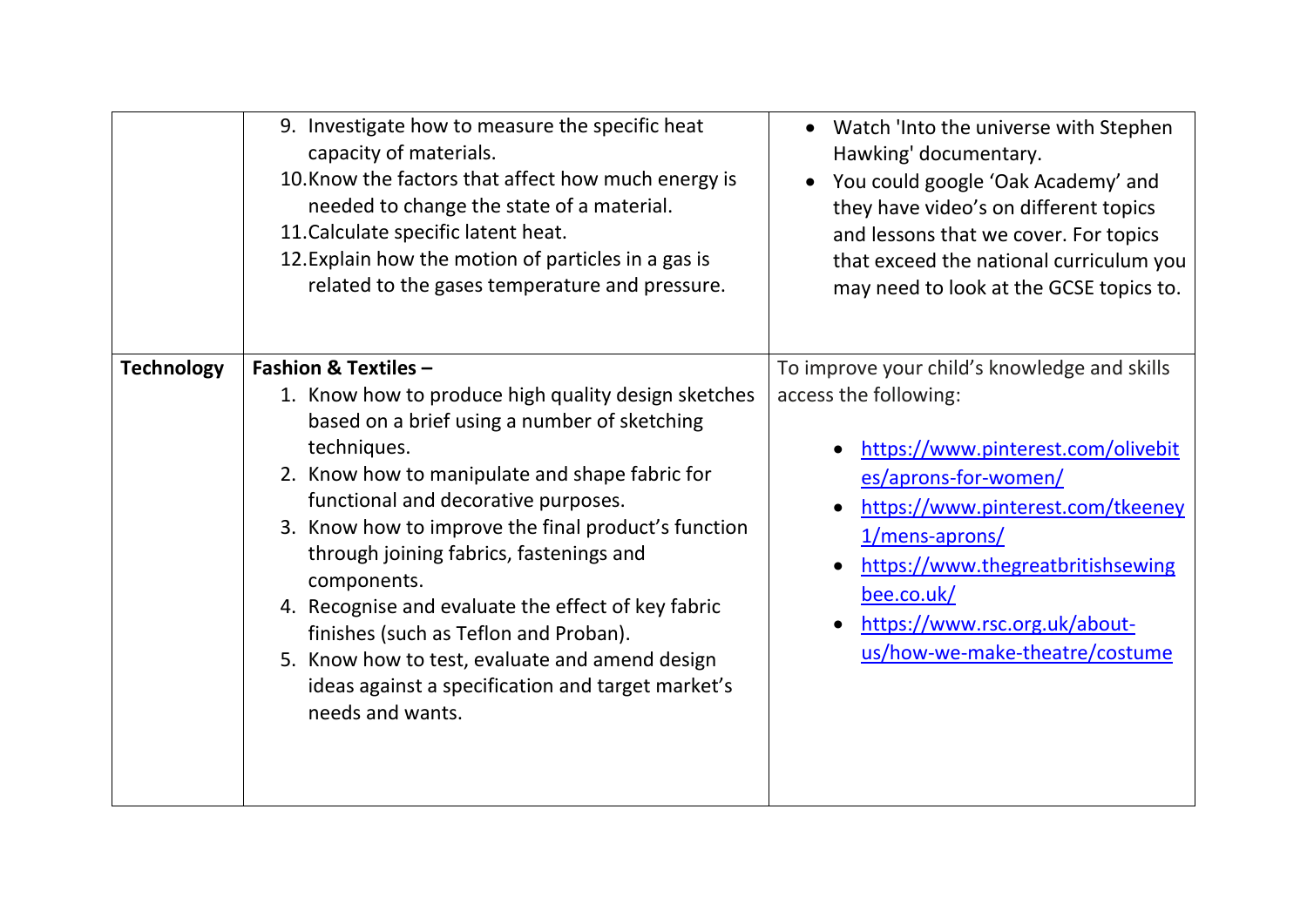| Food preparation and nutrition -                    | https://www          |
|-----------------------------------------------------|----------------------|
| 1. Know which foods classify as a cereal.           | $7 - 11 - years$     |
| 2. Know how food is produced using primary and      | commoditie           |
| secondary production.                               | https://www          |
| 3. Know and understand the function of nutrients    | des/zks8jty          |
| provided by cereal/bread products.                  | https://www          |
| 4. Know how gluten is formed when making bread.     | des/zkmpw            |
| 5. Know what information needs to be displayed on   | w.youtube.           |
| food labelling and what it means.                   | ANO https:/          |
| 6. Know how to make a dish presentable and visually | ch?v=T9zN0           |
| pleasing.                                           | https://www          |
| 7. Know that dextrinisation, caramelisation and     | =0USi4DbR\           |
| gelatinisation are the food science terms for       | https://www          |
| reactions that take place when a carbohydrate is    | 11-14-years          |
| present in certain foods.                           | eating/nutri         |
| 8. Develop knowledge of and demonstrate how to      | https://www          |
| cook a repertoire of predominantly savoury dishes   | $= 99$ bx5L0Rh       |
| using a range of more challenging cooking           | https://www          |
| techniques and equipment.                           | $=$ $i$ cTc5ZJNB $o$ |
|                                                     | com/watch            |
|                                                     | https://www          |
|                                                     | recipes/             |
|                                                     |                      |
|                                                     |                      |
|                                                     |                      |
|                                                     |                      |

- w.foodafactoflife.org.uk/ foodes/cereals/
- w.bbc.co.uk/bitesize/gui /revision/3
- w.bbc.co.uk/bitesize/gui ty/revision/3 [https://ww](https://www.youtube.com/watch?v=eSEYPO30AN0) com/watch?v=eSEYPO30 /www.youtube.com/wat k<sub>2S7os</sub>
- w.youtube.com/watch?v vvq
- w.foodafactoflife.org.uk/ healthyition-labels/
- w.youtube.com/watch?v nNQ
- w.youtube.com/watch?v <u>cY [https://www.youtube.](https://www.youtube.com/watch?v=n6wpNhyreDE)</u> ?v=n6wpNhyreDE
- w.foodafactoflife.org.uk/